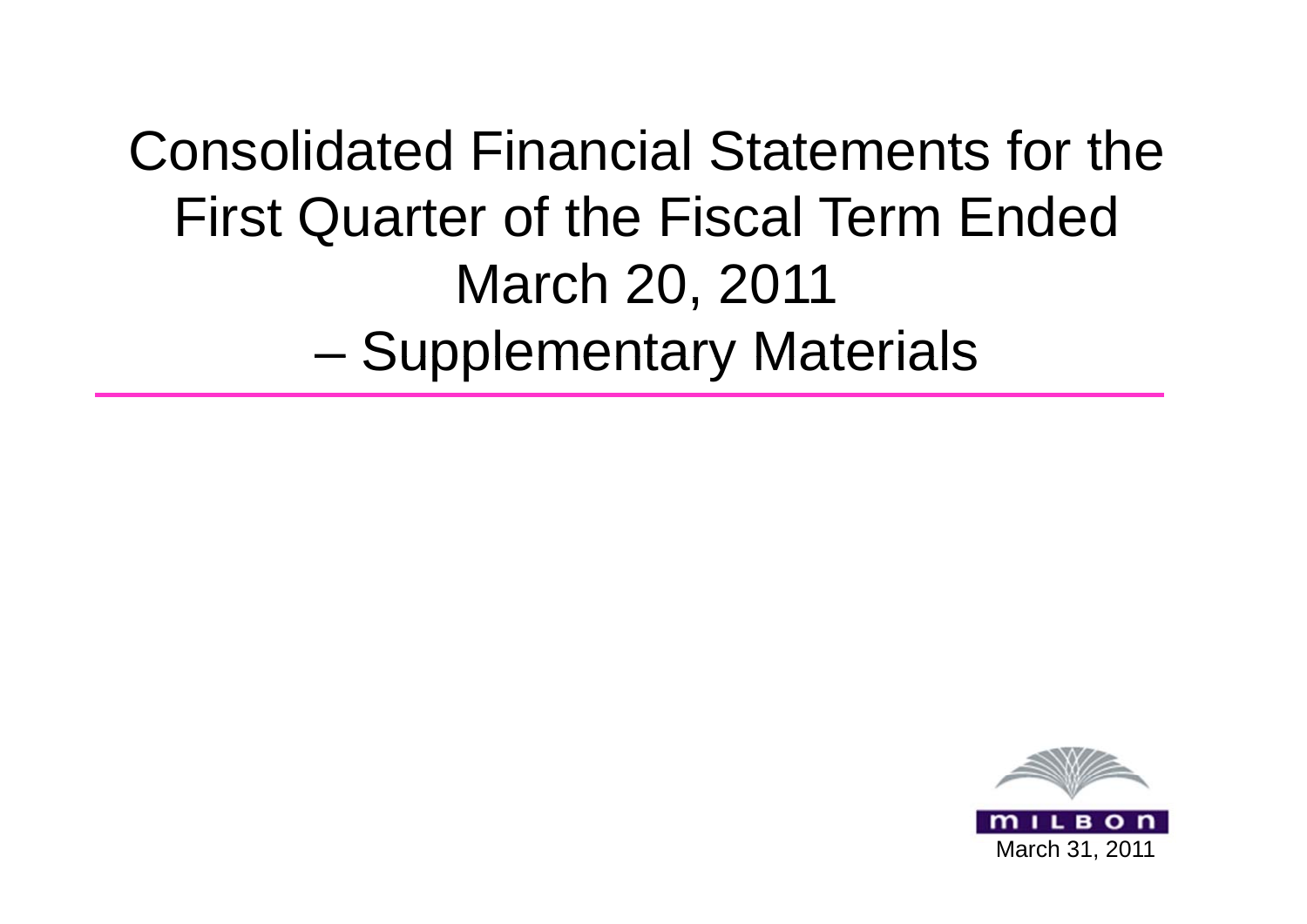# **Table of Contents**



| <b>Consolidated Operating Results</b>                                                           |         | Non consolidated Balance Sheet<br>11                                                             |
|-------------------------------------------------------------------------------------------------|---------|--------------------------------------------------------------------------------------------------|
| Breakdown of consolidated sales by<br>product category<br>Hair care products                    | $2 - 4$ | Non-consolidated statement of profit and loss<br>12                                              |
| Hair coloring products<br>Permanent wave products                                               |         | Non-Consolidated Trends in the Proportions of<br>13<br>New Products and R&D Costs in Total Sales |
| <b>Consolidated Balance Sheet</b>                                                               | 5       | Market-related materials and trends in<br>14                                                     |
| <b>Explanation of Fluctuations in the Consolidated</b><br><b>Balance Sheet</b>                  | 6       | Milbon salons and field personnel                                                                |
| First Quarter Consolidated Statement of Earnings 7                                              |         | <b>Subsidiaries</b><br>$15 - 17$<br>MILBON USA, INC.                                             |
| Comparison of the Consolidated Statement of<br>Earnings with the Previous Fiscal Year and Plans | 8       | Milbon Trading (Shanghai) Co., Ltd.<br>Milbon Korea Co., Ltd.                                    |
| <b>Consolidated Cash Flows</b>                                                                  | 9       | Reference materials<br>$18 - 19$<br>Hair Cosmetic Shipping Statistics (Milbon non-               |
| Trends in Consolidated Facility Investment and<br><b>Depreciation Costs</b>                     | 10      | consolidated)<br><b>Hair Cosmetic Shipping Statistics</b>                                        |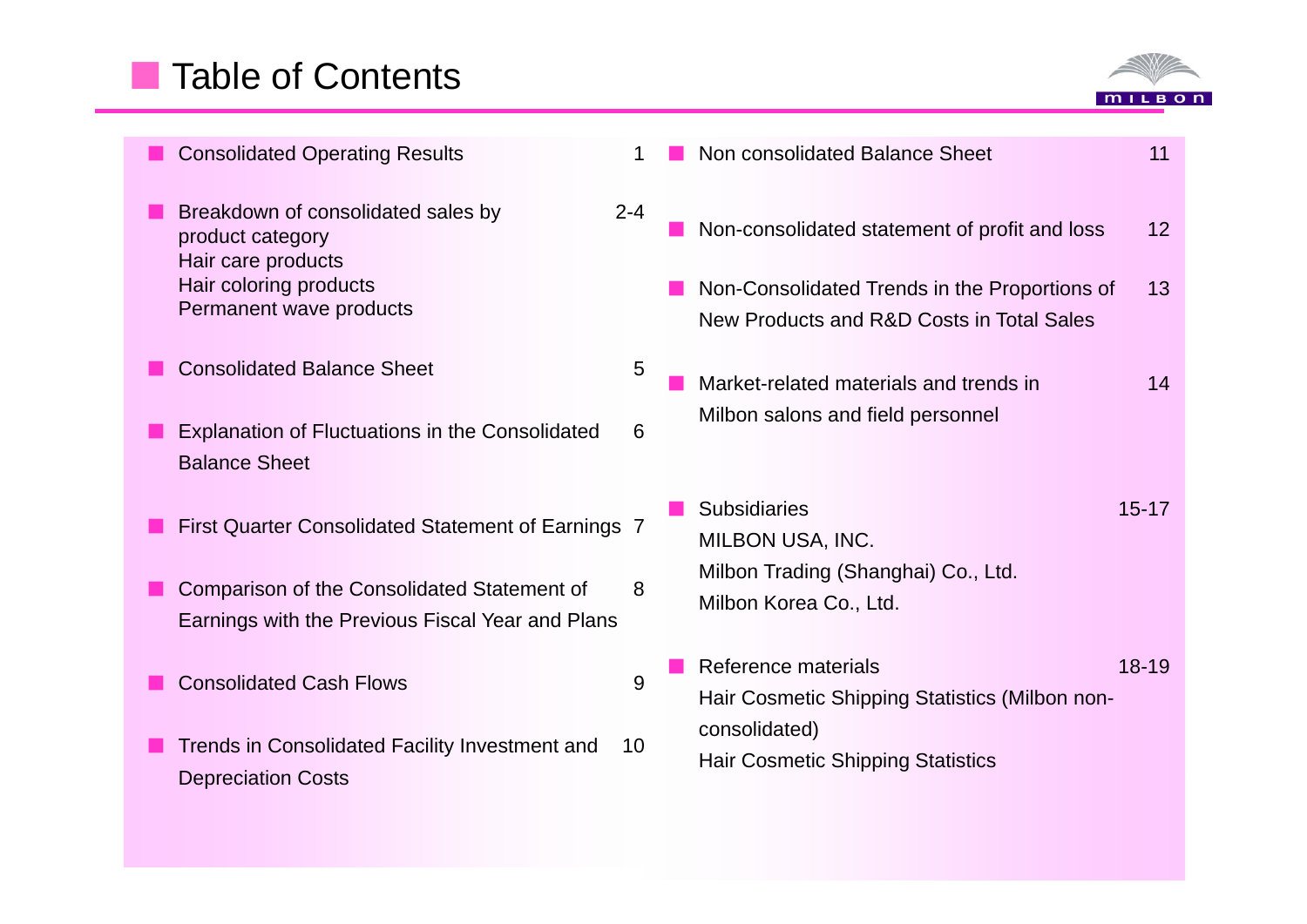

(Unit: million yen)

|                                                    | <b>Amount</b>                  |               |                |                                    |                            | Achievement |  |
|----------------------------------------------------|--------------------------------|---------------|----------------|------------------------------------|----------------------------|-------------|--|
|                                                    | <b>Previous</b><br>fiscal year | <b>Target</b> | <b>Results</b> | against<br>previous fiscal<br>year | <b>Growth rate</b><br>(% ) | rate $(\%)$ |  |
| <b>Sales</b>                                       | 4,359                          | 4,616         | 4,632          | 272                                | 106.3                      | 100.3       |  |
| <b>Total sales</b><br>revenues                     | 2,909                          | 3,032         | 3,120          | 211                                | 107.3                      | 102.9       |  |
| Selling, general<br>and administrative<br>expenses | 2,199                          | 2,538         | 2,341          | 142                                | 106.5                      | 92.3        |  |
| Operating income                                   | 710                            | 494           | 778            | 68                                 | 109.6                      | 157.6       |  |
| Ordinary income                                    | 648                            | 424           | 711            | 62                                 | 109.7                      | 167.8       |  |
| Net income                                         | 350                            | 215           | 356            | 6                                  | 101.8                      | 165.3       |  |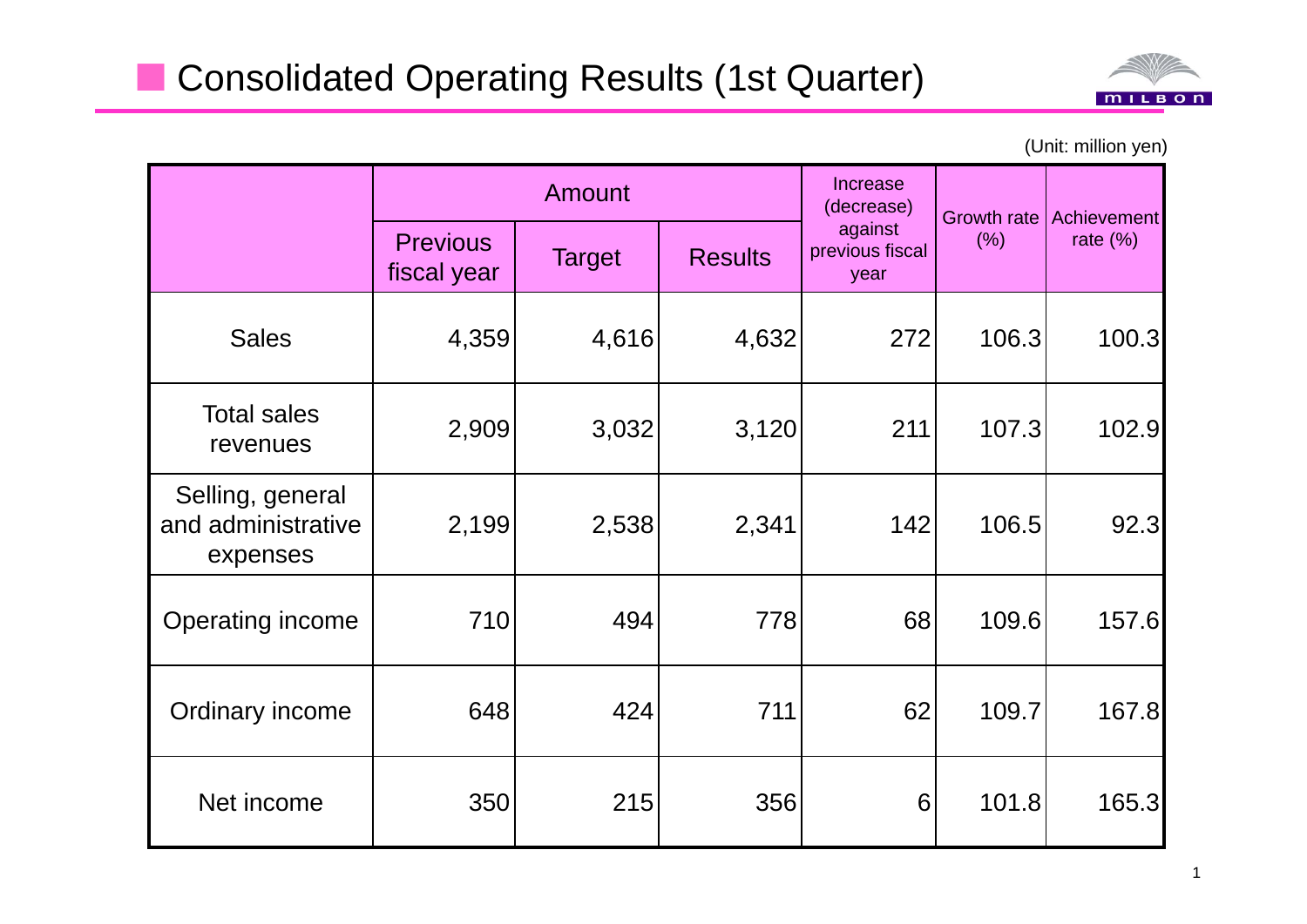### Breakdown of consolidated sales by product category (End of 1st quarter)



#### **Hair care products**

(Unit: million yen)

| Results for fiscal year | Results in current<br>Target<br>fiscal year |       | Increase (decrease)<br>against previous fiscal<br>year | Growth rate (%) | Achievement<br>rate |
|-------------------------|---------------------------------------------|-------|--------------------------------------------------------|-----------------|---------------------|
| 2,251                   | 2,454                                       | 2,332 | 80                                                     | 103.6%          | 95.0%               |

- The industry overall is estimated to have expanded slightly due to positive efforts towards hair care centered on salon treatment menus.
- Sales of salon treatment products including Deesse's Linkage-µ, a new product that repairs hair damage, performed well. (Comparison ratio against previous period125.4%) .
- Sales of styling products centered on Qufra, which the company launched last year slumped (Comparison ratio against previous period 78.3%).

New product - Deesse's Neu Due Launched February 1 \* This is <sup>a</sup> hair care series that provides an improved sensation when running the fingers through the hair and brings out more of the beauty of color hair design

| Sales target      | Sales results      | Rate of progress |  |
|-------------------|--------------------|------------------|--|
| 1,210 million yen | 346.15 million yen | 28.6%            |  |

#### ■ New product - Deesse's Linkage-u Launched February

\* This is a salon treatment system that increases the moisture of every strand of dry hair right to its tip and realizes an impressive sensation when running the fingers through the hair

| Sales target      | Sales results      | Rate of progress |  |  |
|-------------------|--------------------|------------------|--|--|
| 1,216 million yen | 278.44 million yen | 22.9%            |  |  |





1,216 million yen 278.44 million yen 22.9% <Deesse's Neu due> <Deesse's Linkage-µ (mu)>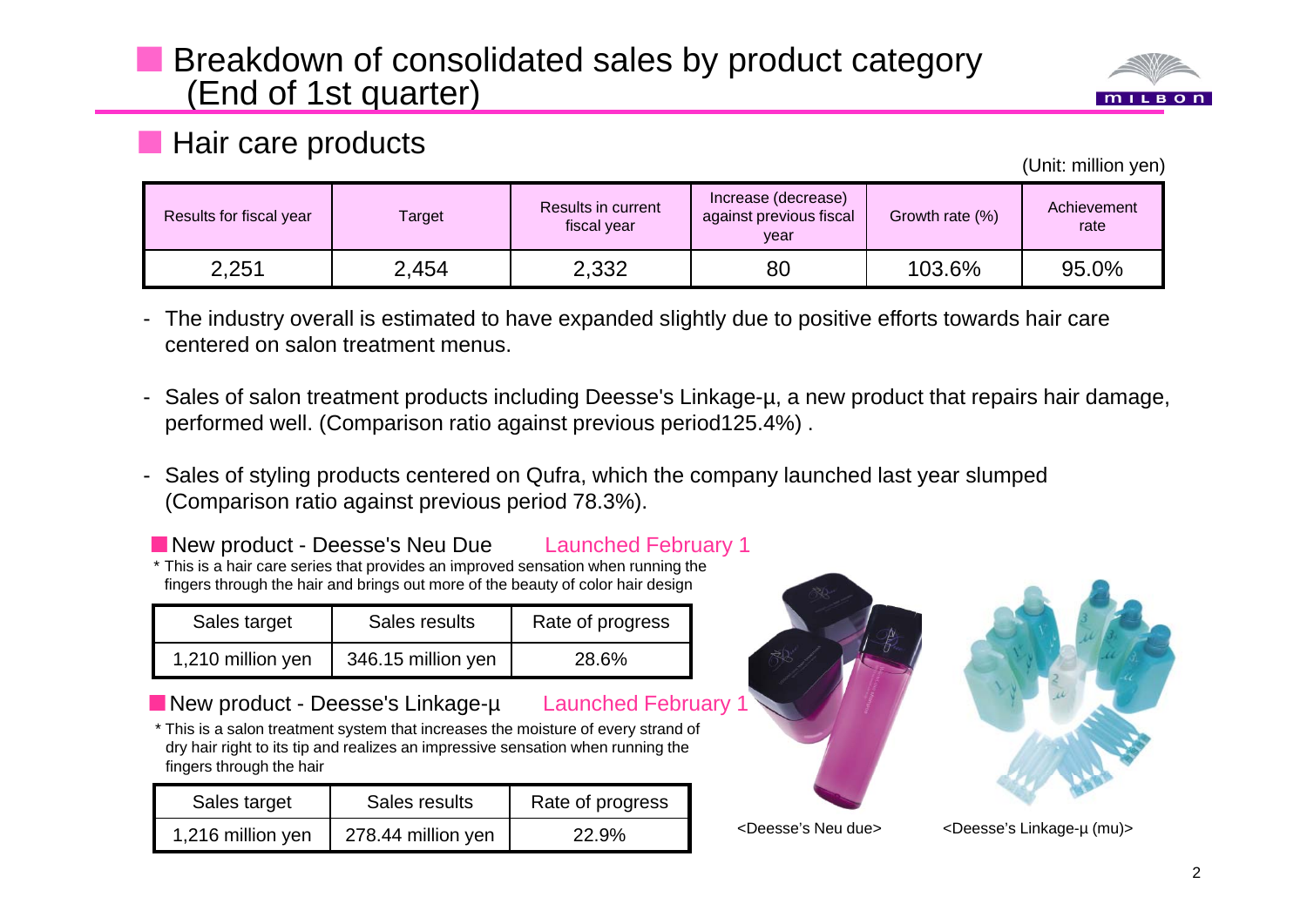### Breakdown of consolidated sales by product category (End of 1st quarter)



#### **Hair coloring products**

(Unit: million yen)

| Results for fiscal year | Results in current<br>Target<br>fiscal year |       | Increase (decrease)<br>against previous fiscal<br>vear | Growth rate (%) | Achievement<br>rate |  |
|-------------------------|---------------------------------------------|-------|--------------------------------------------------------|-----------------|---------------------|--|
| 1,635                   | .677                                        | 1,843 | 207                                                    | 112.7%          | 109.9%              |  |

- The industry overall is estimated to have contracted slightly due to the impact of increasingly severe competition with home coloring products that let people dye their hair easily at home.

- The soft texture of additional colors for Ordeve (Smoky Line), a series of integrated coloring products, has received favorable notices. These products have contributed to the creation of salon color allure through the proposal to customers of seasonal colors (fashion colors matched to the seasons) and sales of fashion colors centered on Ordeve increased (comparison ratio against previous period 110.8%).
- Sales of grey color products centered on Liseinter, which appeals to adult women in regard to the allure of salon colors, increased (comparison ratio against previous period 114.6%) .
- New product Additional colors for Ordeve (Smoky Line) Launched March 1

\* Additional colors of Ordeve (Smoky Line), that realize a soft, misty texture without making people feel a red or yellow color in the hair

| Sales target    | Sales results      | Rate of progress |
|-----------------|--------------------|------------------|
| 200 million yen | 110.31 million yen | $55.2\%$         |

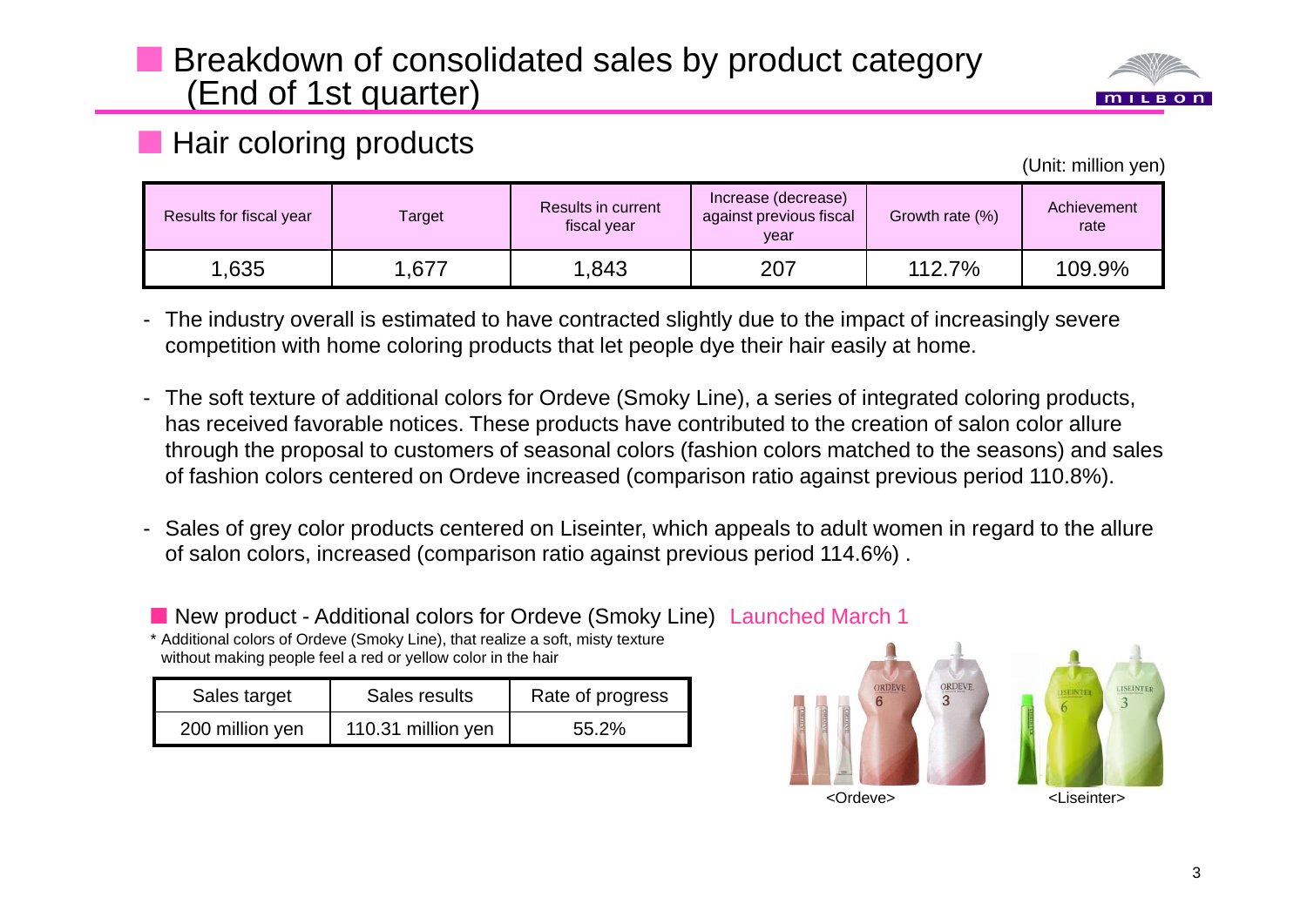### **Breakdown of consolidated sales by product category** (End of 1st quarter)



#### **Permanent wave products**

(Unit: million yen)

| Results for fiscal year | Results in current<br>Target<br>fiscal year |     | Increase (decrease)<br>Growth rate (%)<br>against previous fiscal<br>vear |       | Achievement<br>rate |  |
|-------------------------|---------------------------------------------|-----|---------------------------------------------------------------------------|-------|---------------------|--|
| 416                     | 463                                         | 403 | -13                                                                       | 96.8% | 87.0%               |  |

- The industry overall is estimated to have contracted slightly due to the decrease of perm style needs in association with changes in trends.

- In the straight perm category, sales of Liscio Glanfe, which expresses a soft silhouette for a feeling of roundness depending on hair quality, performed well, exceeding sales for the same period last year (comparison ratio against previous period103% ).

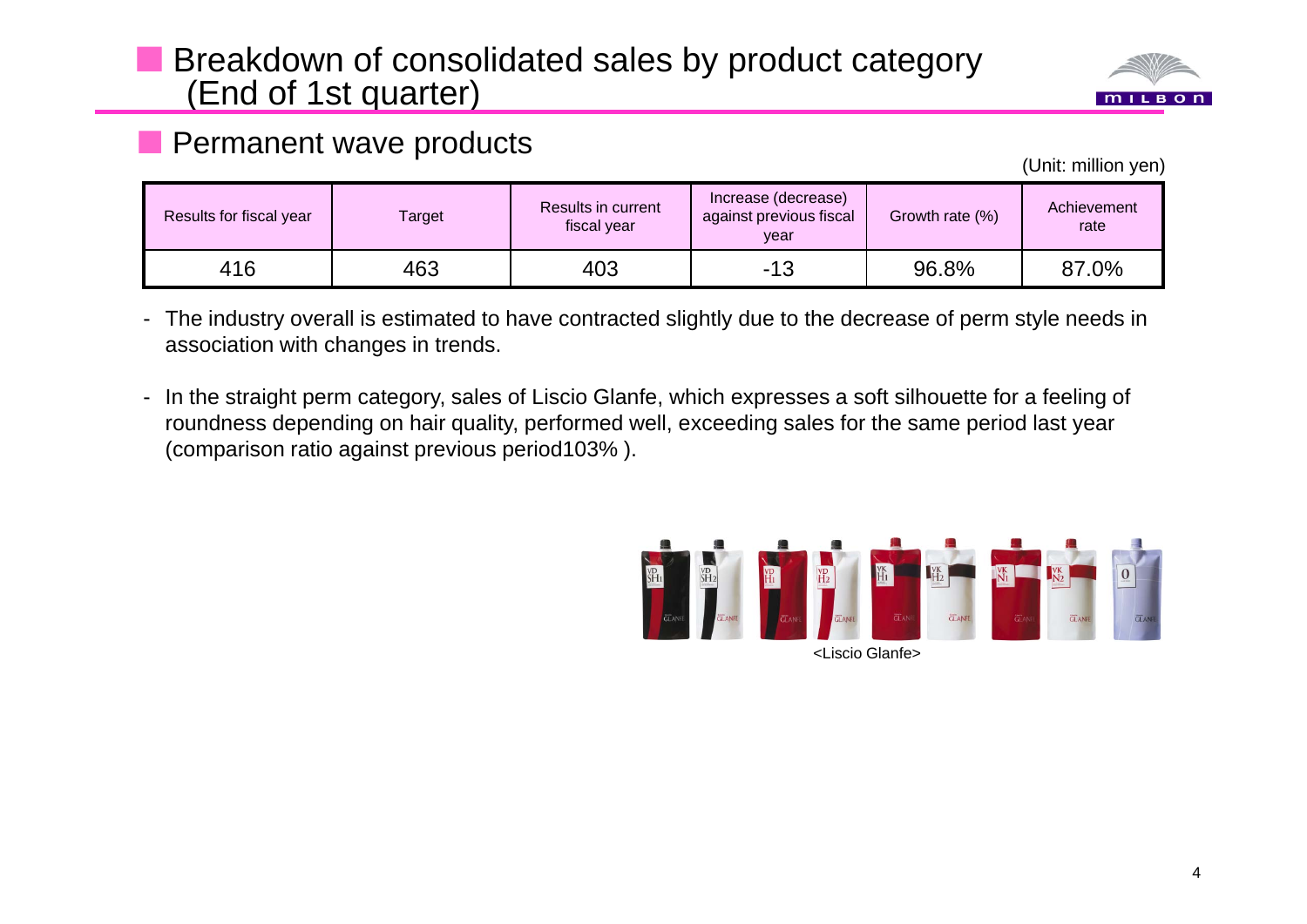# **Consolidated Balance Sheet**



| Item                                                                                                                                        | <b>Previous</b><br>consolidated<br>fiscal year<br>$<$ 2010.12.20 $>$  | Ratio | <b>Consolidated 1st</b><br>quarter under<br>review<br>$<$ 2011.3.20 $>$ | Ratio | Increase/<br>decrease                                           | Item                                                                                                                                      | Previous<br>consolidated fiscal<br>year<br>$<$ 2010.12.20 $>$  | Ratio  | <b>Consolidated 1st</b><br>quarter under<br>review<br>$<$ 2011.3.20 $>$ | Ratio  | Increase/<br>decrease                                              |
|---------------------------------------------------------------------------------------------------------------------------------------------|-----------------------------------------------------------------------|-------|-------------------------------------------------------------------------|-------|-----------------------------------------------------------------|-------------------------------------------------------------------------------------------------------------------------------------------|----------------------------------------------------------------|--------|-------------------------------------------------------------------------|--------|--------------------------------------------------------------------|
| Cash and bank deposits<br>Trade notes and accounts<br>receivable<br>Inventory assets<br>Deferred tax assets<br>Others<br>Loan loss reserves | 2,673,044<br>2,857,374<br>2,222,005<br>166,841<br>126,378<br>$-9,963$ |       | 2,743,275<br>2,516,343<br>2,425,815<br>200,189<br>98,003<br>$-8,762$    |       | 70,231<br>$-341,031$<br>203,810<br>33,348<br>$-28,375$<br>1,201 | Accounts payable<br>Accrued expenses payable<br>Corporate taxes payable<br>Reserve for returned<br>goods<br>Reserve for bonuses<br>Others | 467,309<br>1,284,549<br>635,475<br>19,075<br>65,453<br>253,509 |        | 513,895<br>951,016<br>354,927<br>44,074<br>257,731<br>382,016           |        | 46,586<br>$-333,533$<br>$-280,548$<br>24,999<br>192,278<br>128,507 |
| Total current assets                                                                                                                        | 8,035,681                                                             | 38.6  | 7,974,866                                                               | 38.9  | $-60,815$                                                       | <b>Total current liabilities</b>                                                                                                          | 2,725,372                                                      | 13.1   | 2,503,660                                                               | 12.2   | $-221,712$                                                         |
| Buildings and other<br>structures<br>Machinery, equipment and<br>vehicles for transportation                                                | 4,210,785<br>1,074,533                                                |       | 4,120,829<br>1,018,242                                                  |       | $-89,956$<br>$-56,291$                                          | Allowance for retirement<br>benefits for employees<br>Reserve for loss on<br>quarantees                                                   | 1,138<br>38,400                                                |        | 2,565<br>37,500                                                         |        | 1,427<br>$-900$                                                    |
| Land<br>Construction in progress<br>Others                                                                                                  | 4,763,766<br>3,634<br>248,769                                         |       | 4,763,766<br>9,619<br>237,656                                           |       | 5,985<br>$-11,113$                                              | Long-term accrued<br>expenses payable<br>Others                                                                                           | 282,408<br>96,727                                              |        | 282,408<br>95,450                                                       |        | $-1,277$                                                           |
| Total tangible fixed assets                                                                                                                 | 10,301,488                                                            | 49.4  | 10,150,114                                                              | 49.5  | $-151,374$                                                      | <b>Total fixed liabilities</b>                                                                                                            | 418,673                                                        | 2.0    | 417,924                                                                 | 2.0    | $-749$                                                             |
|                                                                                                                                             |                                                                       |       |                                                                         |       |                                                                 | <b>Total liabilities</b>                                                                                                                  | 3,144,046                                                      | 15.1   | 2,921,584                                                               | 14.2   | $-222,462$                                                         |
| Total intangible fixed<br>assets                                                                                                            | 451,968                                                               | 2.2   | 423,662                                                                 | 2.1   | $-28,306$                                                       | Capital stock<br>Capital surplus<br>Retained earnings                                                                                     | 2,000,000<br>199,120<br>15,779,971                             |        | 2,000,000<br>199,120<br>15,722,545                                      |        | $-57,426$                                                          |
| Investment in securities<br>Long-term loans<br>Prepaid pension costs                                                                        | 1,180,555<br>42,057<br>10,461                                         |       | 1,081,331<br>37,637                                                     |       | $-99,224$<br>$-4,420$<br>$-10,461$                              | (Inc. current net income)<br>Treasury stock                                                                                               | (1,831,554)<br>$-38,254$                                       |        | (356, 648)<br>$-46,877$                                                 |        | $-8,623$                                                           |
| Deferred tax assets<br><b>Others</b><br>Allowance for doubtful                                                                              | 466,016<br>393,042                                                    |       | 528,561<br>365,334                                                      |       | 62,545<br>$-27,708$                                             | Total shareholders' equity                                                                                                                | 17,940,836                                                     | 86.1   | 17,874,787                                                              | 87.1   | $-66,049$                                                          |
| accounts                                                                                                                                    | $-37,730$                                                             |       | $-37,031$                                                               |       | 699                                                             | Net unrealized gains on<br>other securities                                                                                               | $-141,280$                                                     |        | $-159,026$                                                              |        | $-17,746$                                                          |
| Total investments and<br>other assets                                                                                                       | 2,054,403                                                             | 9.9   | 1,975,833                                                               | 9.6   | $-78,570$                                                       | Foreign currency<br>translation adjustments                                                                                               | $-100,061$                                                     |        | $-112,869$                                                              |        | $-12,808$                                                          |
| <b>Total fixed assets</b>                                                                                                                   | 12,807,860                                                            | 61.4  | 12,549,609                                                              | 61.1  | $-258,251$                                                      | Total valuation and<br>translation adjustments                                                                                            | $-241,341$                                                     | $-1.2$ | $-271,896$                                                              | $-1.3$ | $-30,555$                                                          |
|                                                                                                                                             |                                                                       |       |                                                                         |       |                                                                 | Total net assets                                                                                                                          | 17,699,495                                                     | 84.9   | 17,602,891                                                              | 85.8   | $-96,604$                                                          |
| <b>Total assets</b>                                                                                                                         | 20,843,541                                                            | 100%  | 20,524,476                                                              | 100%  | $-319,065$                                                      | Total liabilities and net<br>assets                                                                                                       | 20,843,541                                                     | 100%   | 20,524,476                                                              | 100%   | $-319,065$                                                         |

#### (Unit: thousands of yen)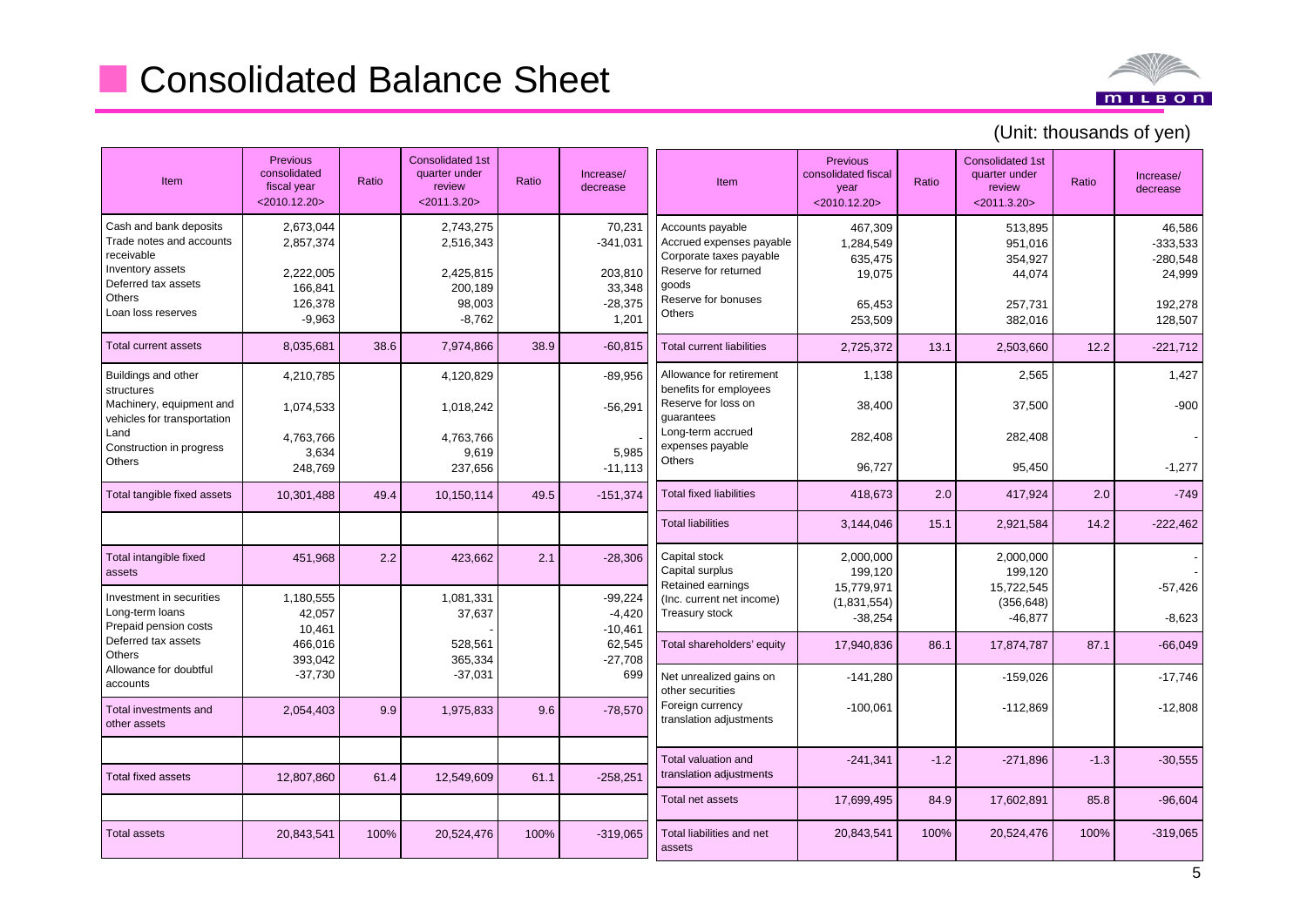# Explanation of Fluctuations in the Consolidated Balance Sheet



Total assets were 20,500 million yen, a decrease of 319 million yen in comparison to the end of the last period.

#### Current assets

**Assets**

| Current assets decreased by 60 million yen. |  |
|---------------------------------------------|--|
|---------------------------------------------|--|

| $\circ$ Trade notes and accounts receivable |                  |                                                                                                  | $\circlearrowright$ Accrued liabilitie |                             |
|---------------------------------------------|------------------|--------------------------------------------------------------------------------------------------|----------------------------------------|-----------------------------|
|                                             | -341 million yen | Decrease due to seasonal<br>fluctuations in sales                                                |                                        | $-333$ mill                 |
| $\circ$ Inventory assets                    | 203 million yen  | Increase of inventories due<br>to new products                                                   | $\circ$ Accrued consun                 | -280 mill                   |
| <b>Fixed assets</b>                         |                  |                                                                                                  |                                        | Reserve for bon<br>192 mill |
| Fixed assets decreased 258 million yen.     |                  |                                                                                                  | Other<br>$\bigcirc$                    | 128 mill                    |
| Tangible/ intangible fixed assets           |                  |                                                                                                  |                                        |                             |
| $\circ$ Buildings and structures            | -89 million yen  | Decrease due to                                                                                  | <b>Fixed Liabilities</b>               |                             |
|                                             |                  | depreciation                                                                                     | There was no chang                     |                             |
| Investments and other assets                |                  |                                                                                                  | <b>Net Assets</b>                      |                             |
| $\circ$ Investment securities               | -99 million yen  | Decrease due mainly                                                                              |                                        |                             |
|                                             |                  | to market price<br>valuations                                                                    |                                        |                             |
| $\circ$ Deferred tax assets                 | 62 million yen   | Increase due mainly                                                                              | Net assets decrease                    |                             |
|                                             |                  | to compulsory<br>devaluation method<br>for investment<br>securities and<br>valuation differences | $\circ$ Retained earning               | $-57$ mil                   |

#### **Liabilities**

Total liabilities decreased 222 million yen.

#### Current Liabilities

Current liabilities decreased by 221 million yen.

|               | de notes and accounts receivable |                                                   |               | $\circ$ Accrued liabilities     |                                                             |
|---------------|----------------------------------|---------------------------------------------------|---------------|---------------------------------|-------------------------------------------------------------|
|               | -341 million yen                 | Decrease due to seasonal<br>fluctuations in sales |               | -333 million yen                | Decrease mainly due to the payment of<br>rebates            |
| entory assets | 203 million yen                  | Increase of inventories due                       |               | $\circ$ Accrued consumption tax |                                                             |
|               |                                  | to new products                                   |               | -280 million yen                | Decrease due to tax payment and<br>postings for 1st quarter |
|               |                                  |                                                   |               | $\circ$ Reserve for bonuses     |                                                             |
| d assets      |                                  |                                                   |               | 192 million yen                 | Posting of value of prospective<br>payments                 |
|               | ssets decreased 258 million yen. |                                                   | $\circ$ Other | 128 million yen                 | Increase mainly of accrued<br>consumption tax, etc.         |
|               |                                  |                                                   |               |                                 |                                                             |

There was no change in fixed liabilities.

#### **Net Assets**

Net assets decreased by 96 million yen.

#### $\circ$  Retained earnings

-57 million yen

develociation method. The state of the payment of the payment of for investment of  $\sim$  57 million yen Decrease due to the payment of dividends

**MILBON**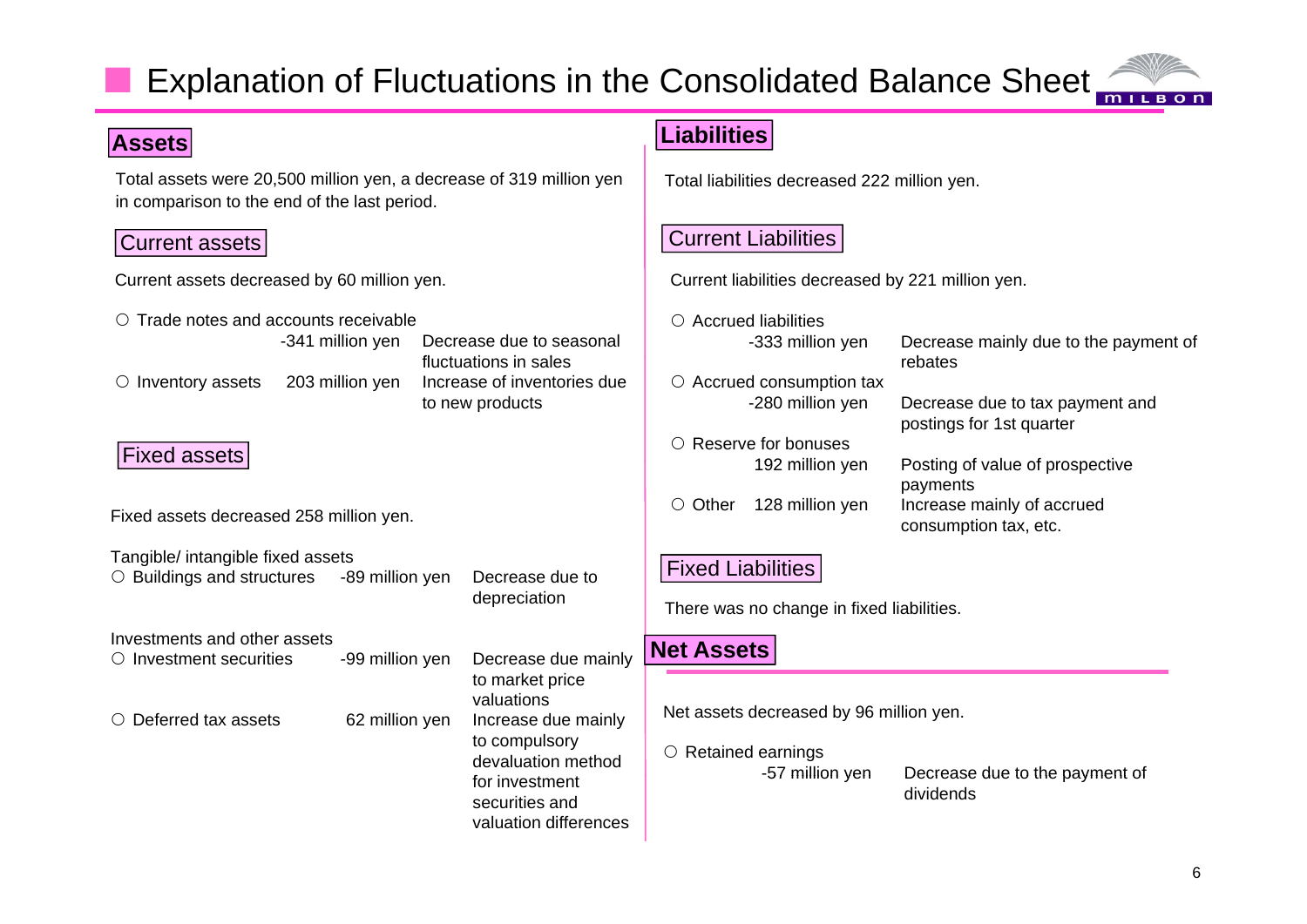#### First Quarter Consolidated Statement of Earnings (End of 1st quarter)



(Unit: thousands of yen)

|                                                 |                                                                |                                 | 1st quarter cumulative period (January to March) |                         |                |                                 |        |                 |                     |                                                       |                                      |
|-------------------------------------------------|----------------------------------------------------------------|---------------------------------|--------------------------------------------------|-------------------------|----------------|---------------------------------|--------|-----------------|---------------------|-------------------------------------------------------|--------------------------------------|
|                                                 |                                                                | Results for fiscal year<br>2010 | Ratio                                            | Fiscal year 2011 target | Ratio          | Results for fiscal year<br>2011 | Ratio  | Growth rate (%) | Achievement<br>rate | Increase/ decrease<br>against previous fiscal<br>vear | Increase/ decrease<br>against target |
|                                                 | Hair care products                                             | 2,251,906                       | 51.6                                             | 2,454,300               | 53.2           | 2,332,500                       | 50.3   | 103.6           | 95.0                | 80,594                                                | $-121,800$                           |
|                                                 | Hair coloring products                                         | 1,635,406                       | 37.5                                             | 1,677,100               | 36.3           | 1,843,124                       | 39.8   | 112.7           | 109.9               | 207,718                                               | 166,024                              |
| Product category totals                         | Permanent wave<br>products                                     | 416,697                         | 9.6                                              | 463,700                 | 10.0           | 403,204                         | 8.7    | 96.8            | 87.0                | $-13,493$                                             | $-60,496$                            |
|                                                 | Others                                                         | 55,825                          | 1.3                                              | 21,500                  | 0.5            | 53,842                          | 1.2    | 96.4            | 250.4               | $-1,983$                                              | 32,342                               |
|                                                 | Net sales                                                      | 4,359,837                       | 100%                                             | 4,616,600               | 100%           | 4,632,671                       | 100%   | 106.3           | 100.3               | 272,834                                               | 16,071                               |
|                                                 | Cost of Sales                                                  | 1,450,340                       | 33.3                                             | 1,584,600               | 34.3           | 1,512,091                       | 32.6   | 104.3           | 95.4                | 61,751                                                | $-72,509$                            |
|                                                 | Total sales revenues                                           | 2,909,497                       | 66.7                                             | 3,032,000               | 65.7           | 3,120,579                       | 67.4   | 107.3           | 102.9               | 211,082                                               | 88,579                               |
|                                                 | Labor costs                                                    | 697,275                         | 16.0                                             | 759,670                 | 16.5           | 739,896                         | 16.0   | 106.1           | 97.4                | 42,621                                                | $-19,774$                            |
| Selling, general and administrative<br>expenses | Travel costs/ transportation costs                             | 120,446                         | 2.8                                              | 120,910                 | 2.6            | 112,394                         | 2.4    | 93.3            | 93.0                | $-8,052$                                              | $-8,516$                             |
|                                                 | Sales/ advertising/ marketing<br>costs*                        | 462,670                         | 10.6                                             | 609,930                 | 13.2           | 514,429                         | 11.1   | 111.2           | 84.3                | 51,759                                                | $-95,501$                            |
|                                                 | Depreciation and amortization<br>expense                       | 79,827                          | 1.8                                              | 116,040                 | 2.5            | 110,680                         | 2.4    | 138.6           | 95.4                | 30,853                                                | $-5,360$                             |
|                                                 | <b>Others</b>                                                  | 838,818                         | 19.2                                             | 931,450                 | 20.2           | 864,411                         | 18.7   | 103.1           | 92.8                | 25,593                                                | $-67,039$                            |
|                                                 | Total                                                          | 2,199,038                       | 50.4                                             | 2,538,000               | 55.0           | 2,341,812                       | 50.5   | 106.5           | 92.3                | 142,774                                               | $-196, 188$                          |
|                                                 | Operating income                                               | 710,458                         | 16.3                                             | 494,000                 | 10.7           | 778,767                         | 16.8   | 109.6           | 157.6               | 68,309                                                | 284,767                              |
| Non-<br>operating                               | Income                                                         | 14,815                          | 0.3                                              | 13,300                  | 0.3            | 15,757                          | 0.3    | 106.4           | 118.5               | 942                                                   | 2,457                                |
|                                                 | Costs                                                          | 76,534                          | 1.8                                              | 83,300                  | 1.8            | 82,968                          | 1.8    | 108.4           | 99.6                | 6,434                                                 | $-332$                               |
|                                                 | Ordinary income                                                | 648,739                         | 14.9                                             | 424,000                 | 9.2            | 711,556                         | 15.4   | 109.7           | 167.8               | 62,817                                                | 287,556                              |
| Extraordinary                                   | Income                                                         | 4,024                           | 0.1                                              |                         | $\blacksquare$ | 2,938                           | 0.1    | 73.0            |                     | $-1,086$                                              | 2,938                                |
|                                                 | Loss                                                           | 259                             | 0.0                                              | 30,000                  | 0.6            | 96,986                          | 2.1    | 37,446.3        | 323.3               | 96,727                                                | 66,986                               |
|                                                 | Quarterly income before income taxes<br>and minority interests | 652,503                         | 15.0                                             | 394,000                 | 8.5            | 617,508                         | 13.3   | 94.6            | 156.7               | $-34,995$                                             | 223,508                              |
|                                                 | Income taxes-Current                                           | 260,089                         | 6.0                                              | 228,000                 | 4.9            | 344,724                         | 7.4    |                 | 146.3               | 84,635                                                | 116,724                              |
|                                                 | Income taxes-Deferred                                          | 42,239                          | 1.0                                              | $-49,700$               | $-1.1$         | $-83,864$                       | $-1.8$ | 86.3            |                     | $-126, 103$                                           | $-34,164$                            |
| Quarterly net income                            |                                                                | 350,175                         | 8.0                                              | 215,700                 | 4.7            | 356,648                         | 7.7    | 101.8           | 165.3               | 6,473                                                 | 140,948                              |

\* "Sales/ advertising/ marketing costs" shows the total of sales promotion costs, advertising costs and market development costs. <sup>7</sup>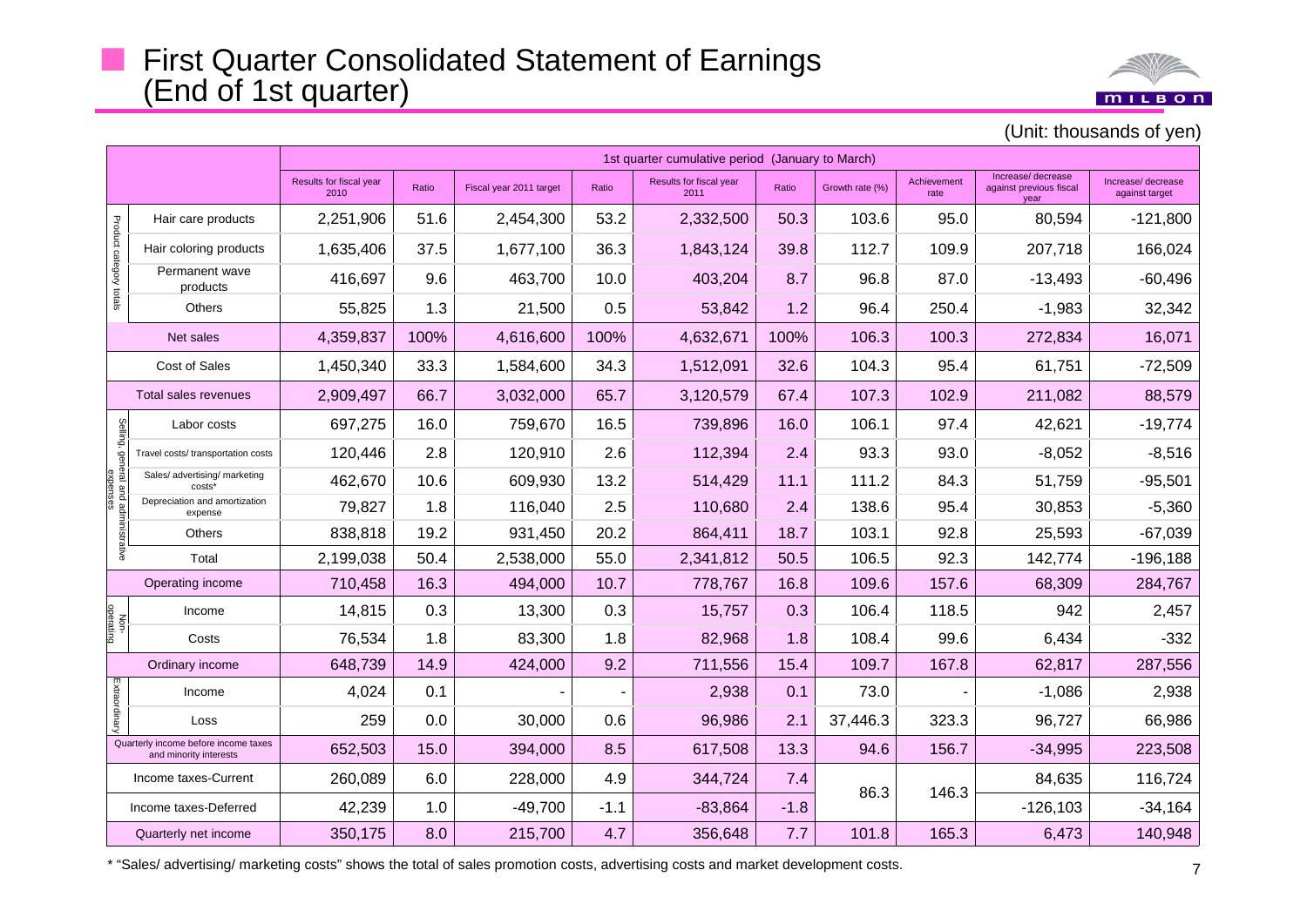#### Comparison with the consolidated statement of profit and loss for last year and in the plan



| Comparison with the previous fiscal year                                                                                                                                                                                                                                                                   | <b>Comparison with targets</b>                                                                                                                                                                                                                                                                                                                              |  |  |  |  |
|------------------------------------------------------------------------------------------------------------------------------------------------------------------------------------------------------------------------------------------------------------------------------------------------------------|-------------------------------------------------------------------------------------------------------------------------------------------------------------------------------------------------------------------------------------------------------------------------------------------------------------------------------------------------------------|--|--|--|--|
| 1. Sales were 4,630 million yen, an increase of 272 million yen in comparison to<br>the target. Comparisons by product category are as follows.                                                                                                                                                            | Sales were 4,630 million yen, an increase of 16 million yen in comparison to the target.<br>Comparisons by product category are as follows.                                                                                                                                                                                                                 |  |  |  |  |
| Hair care products<br>80 million yen<br>207 million yen<br>Hair coloring products<br>Permanent wave products<br>-13 million yen<br>- 1 million<br><b>Others</b>                                                                                                                                            | Hair care products<br>-121 million yen<br>Hair coloring products<br>166 million yen<br>-60 million yen<br>Permanent wave products<br>32 million<br><b>Others</b>                                                                                                                                                                                            |  |  |  |  |
| 2. Gross operating profit was 3,120 million yen, an increase of 211 million yen in comparison to<br>last year. In addition, the gross profit margin was 67.4%, 0.7 points higher than the previous<br>year.<br>The breakdown of that increase is as follows.                                               | 2. Gross operating profit was 3,120 million yen, an increase of 88 million yen in comparison to<br>the target. In addition, the gross profit margin was 67.4%, 1.7 points higher than the target.<br>The breakdown of that increase is as follows.                                                                                                          |  |  |  |  |
| Increase in loss on disposal of obsolete inventories/ decreases in devaluation<br>0.4 points<br>Increase in provision of reserve for sales returns<br>-1.0 points<br>Raw material cost reduction effects<br>0.2 points<br>0.2 points<br>Decrease in manufacturing costs<br>Sales product mix<br>0.9 points | Decrease in manufacturing costs due to production improvement activities<br>0.2 points<br>Decrease in inventory asset disposal losses/ valuation losses<br>0.6 points<br>Increase in provision of reserve for sales returns<br>-0.5 points<br>Raw material cost reduction effects<br>0.2 points<br>Sales product mix<br>1.2 points<br>1.7 points<br>Balance |  |  |  |  |
| 0.7 points<br><b>Balance</b><br>3. Selling, general and administrative expenses were 2,340 million yen, a decrease of 142<br>million yen in comparison to last year. The main reason was as follows.                                                                                                       | 3. Selling, general and administrative expenses were 2,340 million yen, a decrease of 196<br>million yen in comparison to the target. The main factors in this increase were as follows.                                                                                                                                                                    |  |  |  |  |
| Labor costs<br>Increase due to promotions and increase<br>42million yen<br>in personnel                                                                                                                                                                                                                    | Sales/ advertising/<br>Costs moved for posting from the 2nd<br>-95 million yen<br>marketing costs<br>quarter onwards                                                                                                                                                                                                                                        |  |  |  |  |
| Sales/ advertising/<br>Introduction costs for new products, etc.<br>51 million yen<br>marketing costs                                                                                                                                                                                                      | Other<br>Costs moved for posting from the 2nd<br>-67 million yen<br>quarter onwards                                                                                                                                                                                                                                                                         |  |  |  |  |
| 4. Operating income was 778 million yen, an increase of 68 million yen in comparison to last year.                                                                                                                                                                                                         | 4. Operating income was 778 million yen, an increase of 284 million yen in comparison to the<br>target. The reasons for this were that gross operating income exceeded the posting of<br>target and sales/ advertising/ marketing costs was moved backwards.                                                                                                |  |  |  |  |
| 5. Ordinary income was 711 million yen, an increase of 62 million yen in comparison to last year.                                                                                                                                                                                                          | 5. Ordinary income was 711 million yen, an increase of 287 million yen in comparison to the<br>target.                                                                                                                                                                                                                                                      |  |  |  |  |
| 6. Quarterly income before income taxes and minority interests was 617 million yen, an increase<br>of 34 million yen in comparison to last year. This was because the company posted a loss on<br>the revaluation of investments in securities due to a slump in share prices.                             | 6. Quarterly income before income taxes and minority interests was 617 million yen, an<br>increase of 223 million yen in comparison to the target.                                                                                                                                                                                                          |  |  |  |  |
| Quarterly net income was 356 million yen, an increase of 6 million yen in comparison to last<br>year.                                                                                                                                                                                                      | 7. Quarterly net income was 356 million yen, an increase of 140 million yen in comparison to<br>the target.                                                                                                                                                                                                                                                 |  |  |  |  |
|                                                                                                                                                                                                                                                                                                            |                                                                                                                                                                                                                                                                                                                                                             |  |  |  |  |
|                                                                                                                                                                                                                                                                                                            |                                                                                                                                                                                                                                                                                                                                                             |  |  |  |  |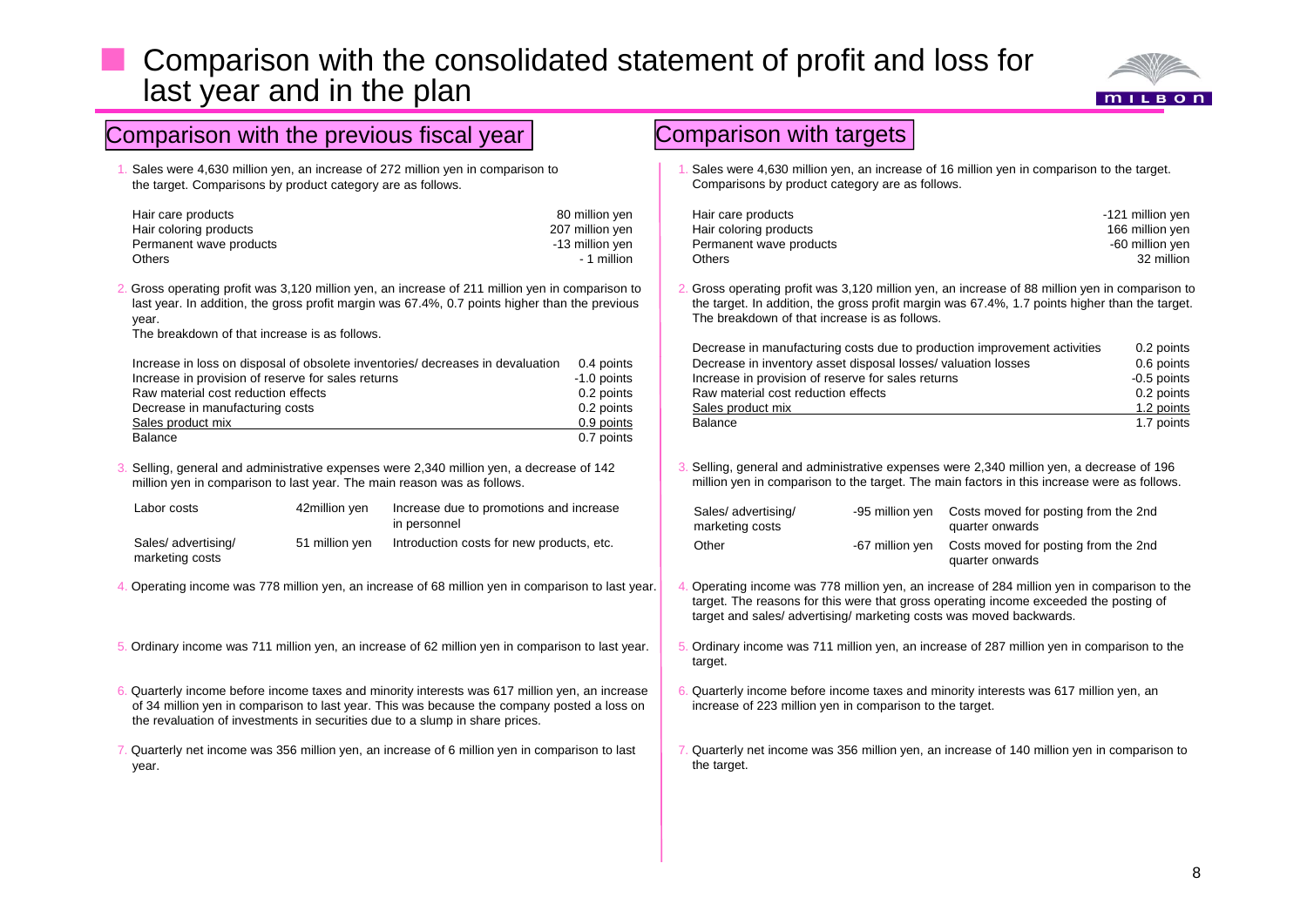

(Unit: million yen)

|                                                                           | <b>Previous</b><br>term | <b>Current</b><br>term | Increase/<br>(decrease) | <b>Comments</b>                                        |
|---------------------------------------------------------------------------|-------------------------|------------------------|-------------------------|--------------------------------------------------------|
| Balance of cash and cash<br>equivalents at the beginning of the<br>period | 1,666                   | 2,670                  | 1,004                   |                                                        |
| Cash flows from operating<br>activities                                   | 667                     | 554                    | $-113$                  | Decrease in purchase liabilities                       |
| Cash flows from investment<br>activities                                  | $-138$                  | -84                    | 54                      | Decrease in acquisitions of<br>intangible fixed assets |
| (Purchase of property and<br>equipment)                                   | (-62)                   | $(-58)$                | 4                       |                                                        |
| Cash flows from financial<br>activities                                   | $-319$                  | $-390$                 | $-71$                   | Increase in the value of dividend<br>payments          |
| Foreign currency translation<br>adjustments                               | 8                       | -8                     | $-16$                   |                                                        |
| Net increase in cash and cash<br>equivalents                              | 217                     | 70                     | $-147$                  |                                                        |
| Balance of cash and cash<br>equivalents at the end of the period          | 1,883                   | 2,740                  | 857                     |                                                        |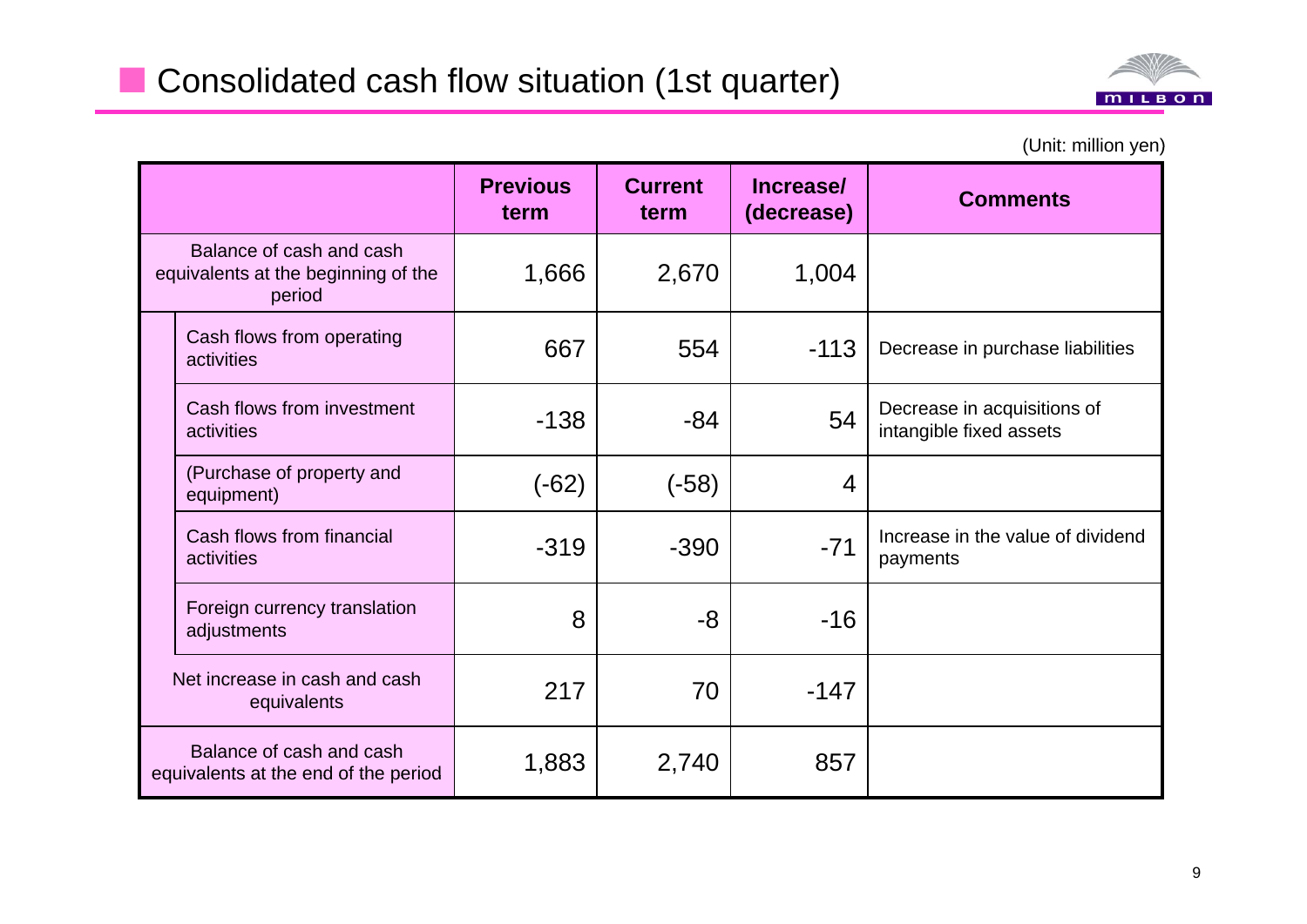#### **Thends in Consolidated Facility Investment and** Depreciation Costs



| Category                                       |         | Fiscal year 2007   Fiscal year 2008   Fiscal year 2009 |           | Fiscal year 2010 | January to March,<br>2011 | Plan for fiscal<br>year 2011 |
|------------------------------------------------|---------|--------------------------------------------------------|-----------|------------------|---------------------------|------------------------------|
| <b>Buildings</b>                               | 67,867  | 143,672                                                | 188,474   | 921,283          | 3,208                     | 42,430                       |
| <b>Structures</b>                              | 565     |                                                        | 16,870    | 36,384           |                           | 3,500                        |
| Machinery and<br>equipment                     | 272,887 | 507,476                                                | 214,698   | 160,509          | 20,780                    | 232,640                      |
| Automobiles and<br>transportation<br>equipment | 7,697   | 3,026                                                  | 6,678     | 1,494            |                           | 4,380                        |
| Tools, equipment,<br>furniture and fixtures    | 114,390 | 225,594                                                | 176,375   | 195,391          | 22,290                    | 201,310                      |
| Land                                           |         | 414,059                                                |           |                  |                           |                              |
| Construction in<br>progress                    | 43,082  | $-7,423$                                               | 686,471   | $-637,009$       | 5,985                     | $-3,620$                     |
| Software                                       | 100,167 | 96,913                                                 | 154,098   | 260,209          | 5,075                     | 239,940                      |
| Software development<br>in progress            |         |                                                        |           | 2,100            |                           | $-2,100$                     |
| <b>Others</b>                                  |         |                                                        | 1,000     | 500              | 1,000                     |                              |
| <b>Total investment</b>                        | 606,659 | 1,383,319                                              | 1,444,667 | 940,862          | 58,338                    | 718,480                      |
| Depreciation and<br>amortization expense       | 967,407 | 1,021,444                                              | 1,116,759 | 1,010,245        | 233,735                   | 1,074,200                    |

(Unit: thousands of yen)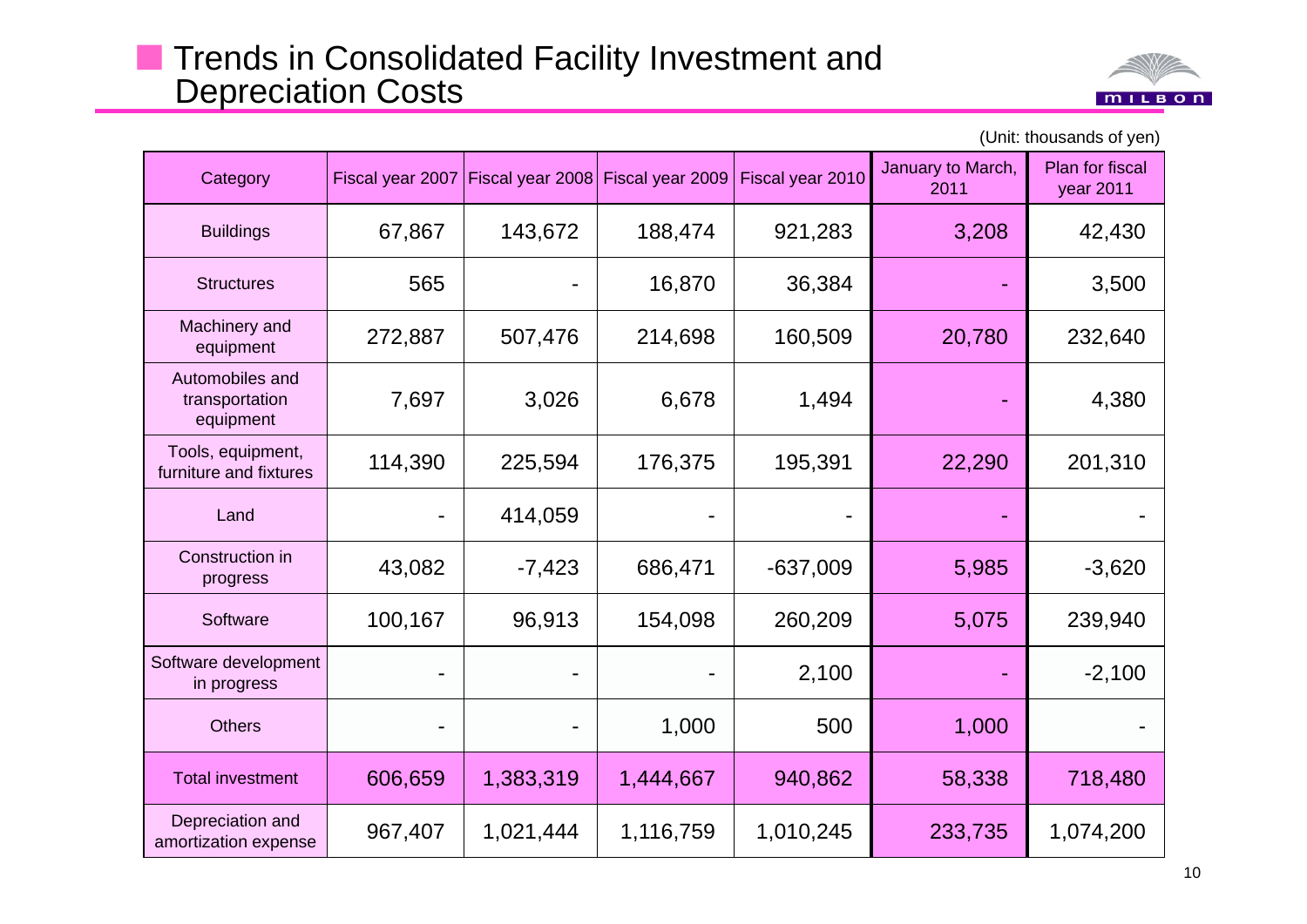## **Non-consolidated balance sheet**



#### Last business iness | 1st quarter under der | Ist quarter under | Ist of the Last business | Ist quarter under (Unit: thousands of yen) ItemLast business year <2010.12.20> Ratioreview<2011.3.20>Ratio Increase/ decreaseAccounts payable Accrued expenses payable Corporate taxes payable  $-318,789$   $\alpha$  ccrued consumption taxes, 467,142 1,280,705 635,475 513,895 944,198 354,927 46,753 -336,507 -280,548 Itemyear <2010.12.20> Ratioreview<2011.3.20>Ratio Increase/ decreaseCash and bank deposits Trade notesAccounts receivableInventory assets 2,344,171 653,056 2,225,899 2,433,002 680,074 1,907,110 88,831 27,018 etc. Reserve for returned goods Reserve for bonuses**Others** 19,075 64,280 158,931 86,174 44,074 257,120 234,321 86,174 24,999 192,840 75,390 Deferred tax assetsShort term loans**Others** Loan loss reserves2,067,015 144,532 5,989 81,668 -10,124 2,257,345 175,779 6,240 55,628 -9,075 318,789 190,330 31,247 251-26,040 1,049 Total current liabilities 2,625,609 12.4 2,434,710 11.6 -190,899 Allowance for retirement benefits for employees Reserve for loss on guarantees 38,400 1,018 37,500 1,018 -900Total current assets 7,512,209 35.4 7,506,106 35.8 -6,103 **Buildings** Machinery and equipment LandConstruction in progress 4,044,882 1,068,452 4,763,766 3,961,990 1,012,787 4,763,766 -82,892 -55,665 Customers' deposits Long-term accrued expenses payable 81,779 282,408 81,779 282,408 Total fixed liabilities 402,587 1.9 402,706 1.9 119 Total liabilities 3,028,197 14.3 2,837,417 13.5 -190,780 **Others**  3,634 366,963 9,619 352,185 5,985 -14,778 Total tangible fixed assets 10,247,698 48.3 10,100,349 48.2 -147,349 Total intangible fixed assets 447,754 2.1 419,808 2.0 -27,946 Capital stock Capital surplus Retained earnings (Inc. current net income) Treasury stock 2,000,000 199,120 16,159,396 (2,046,189) -38,254 2,000,000 199,120 16,123,203 (377,880) -46,877 -36,193 -8,623 Investment in securitiesShares in related companies Investments in related companies Long-term loans Prepaid pension costs Deferred tax assets 1,180,555 616,369 430,000 7,073 1,081,331 616,369 430,000 6,984 -99,224 -89 Total shareholders' equity | 18,320,261 | 86.4 | 18,275,445 | 87.2 | -44,816 Net unrealized gains on other securities -141,280 -159,026 -159,026 T t l l ti d Total valuation and  $-141.280$  $-0.7$   $-159.026$   $-0.8$   $-17.746$ **Others** Allowance for doubtful accounts10,461 466,016 301,624 -12,584 528,561 276,909 -12,584 -10,461 62,545 -24,715 Total investments and other translation adjustments Total valuation and translation adjustments<br>
translation adjustments<br>
Total net assets<br>
Total net assets<br>
Total net assets Total net assets **18,178,981** 85.7 **18,116,419** 86.5 -62,562 Total liabilities and net assets 21,207,179 100% 20,953,836 100% -253,343 assets2,999,516 14.1 2.927,572 14.0 Total fixed assets 13,694,970 64.6 13,447,729 64.2 -247,241 Total assets21,207,179 100% 20,953,836 100% -253,343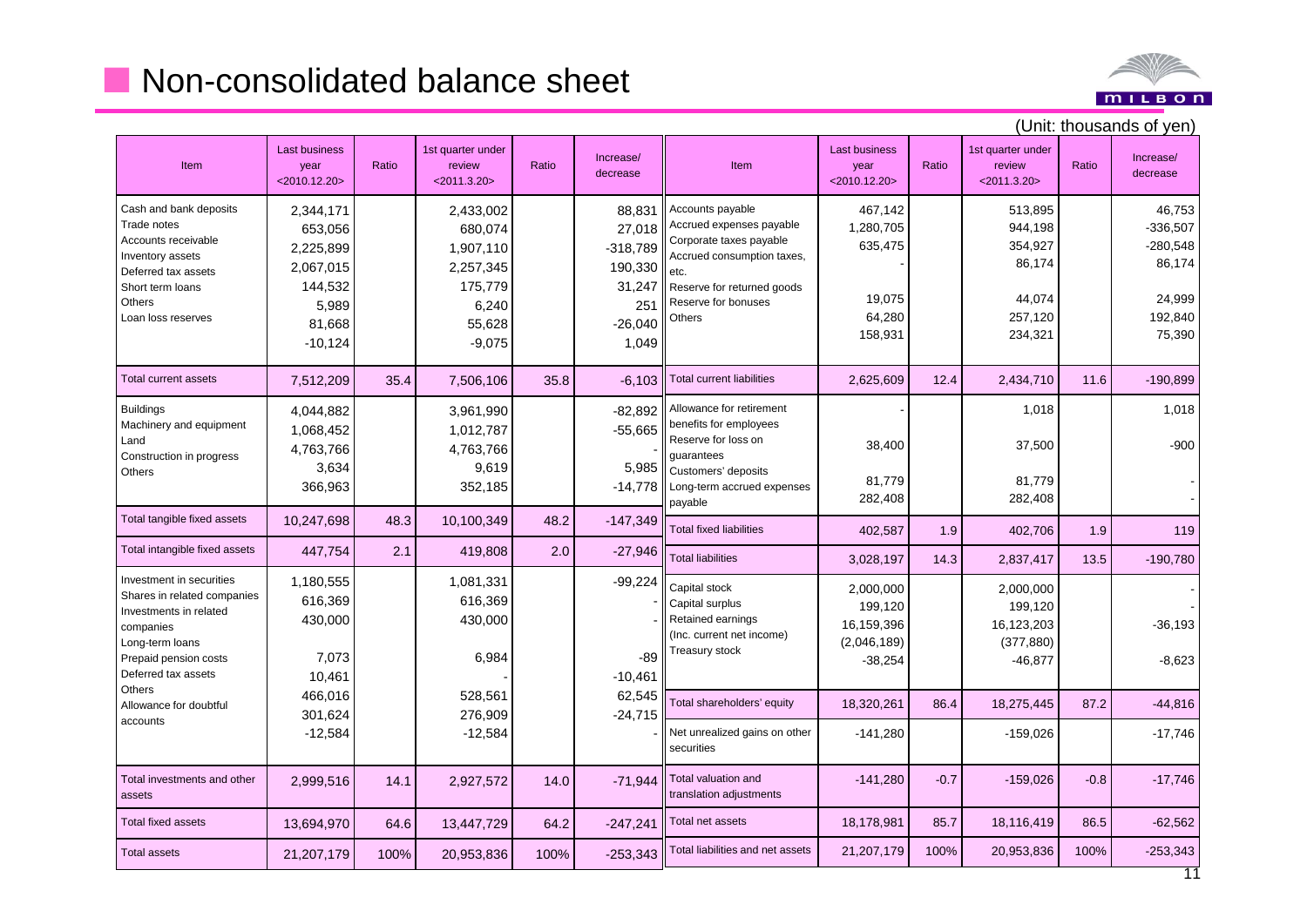# **Non-consolidated statement of profit and loss (1st quarter)**



(Unit: thousands of yen)

|                                                 |                                          |                                               | 1st quarter cumulative period (January to March) |                            |        |                                 |        |                     |                     |                                                       |                                     |
|-------------------------------------------------|------------------------------------------|-----------------------------------------------|--------------------------------------------------|----------------------------|--------|---------------------------------|--------|---------------------|---------------------|-------------------------------------------------------|-------------------------------------|
|                                                 |                                          | <b>Results for fiscal</b><br><b>year 2010</b> | Ratio                                            | Fiscal year 2011<br>target | Ratio  | Results for fiscal year<br>2011 | Ratio  | Growth rate<br>(% ) | Achievement<br>rate | Increase/ decrease<br>against previous<br>fiscal year | Increase/decrease<br>against target |
|                                                 | Hair care products                       | 2,208,287                                     | 51.2                                             | 2,406,050                  | 53.2   | 2,293,261                       | 50.3   | 103.8               | 95.3                | 84,974                                                | $-112,789$                          |
|                                                 | Hair coloring products                   | 1,643,771                                     | 38.1                                             | 1,646,120                  | 36.4   |                                 | 40.0   | 110.9               | 110.8               | 179,371                                               | 177,022                             |
| Product category totals                         | Permanent wave<br>products               | 406,834                                       | 9.4                                              | 449,980                    | 9.9    |                                 | 8.6    | 96.1                | 86.8                | $-16,029$                                             | $-59,175$                           |
|                                                 | Others                                   | 55,386                                        | 1.3                                              | 20,950                     | 0.5    | 54,269                          | 1.2    | 98.0                | 259.0               | $-1,117$                                              | 33,319                              |
|                                                 | Net sales                                | 4,314,279                                     | 100%                                             | 4,523,100                  | 100%   | 4,561,478                       | 100%   | 105.7               | 100.8               | 247,199                                               | 38,378                              |
|                                                 | Cost of Sales                            | 1,459,493                                     | 33.8                                             | 1,578,580                  | 34.9   | 1,527,257                       | 33.5   | 104.6               | 96.7                | 67,764                                                | $-51,323$                           |
|                                                 | Total sales revenues                     | 2,854,786                                     | 66.2                                             | 2,944,520                  | 65.1   | 3,034,221                       | 66.5   | 106.3               | 103.0               | 179,435                                               | 89,701                              |
|                                                 | Labor costs                              | 652,636                                       | 15.1                                             | 703,410                    | 15.6   | 689,802                         | 15.1   | 105.7               | 98.1                | 37,166                                                | $-13,608$                           |
| Selling, general and administrative<br>expenses | Travel costs/<br>transportation costs    | 113,647                                       | 2.6                                              | 113,210                    | 2.5    | 106,622                         | 2.3    | 93.8                | 94.2                | $-7,025$                                              | $-6,588$                            |
|                                                 | Sales/ advertising/<br>marketing costs*  | 457,474                                       | 10.6                                             | 599,465                    | 13.3   | 504,418                         | 11.1   | 110.3               | 84.1                | 46,944                                                | $-95,047$                           |
|                                                 | Depreciation and<br>amortization expense | 74,821                                        | 1.7                                              | 112,355                    | 2.5    | 107,073                         | 2.3    | 143.1               | 95.3                | 32,252                                                | $-5,282$                            |
|                                                 | Others                                   | 794,272                                       | 18.4                                             | 889,830                    | 19.7   | 820,648                         | 18.0   | 103.3               | 92.2                | 26,376                                                | $-69,182$                           |
|                                                 | Total                                    | 2,092,852                                     | 48.5                                             | 2,418,270                  | 53.5   | 2,228,565                       | 48.9   | 106.5               | 92.2                | 135,713                                               | $-189,705$                          |
|                                                 | Operating income                         | 761,933                                       | 17.7                                             | 526,250                    | 11.6   | 805,655                         | 17.7   | 105.7               | 153.1               | 43,722                                                | 279,405                             |
| Non-<br>operating                               | Income                                   | 14,660                                        | 0.3                                              | 13,290                     | 0.3    | 14,381                          | 0.3    | 98.1                | 108.2               | $-279$                                                | 1,091                               |
|                                                 | Costs                                    | 76,534                                        | 1.8                                              | 83,240                     | 1.8    | 85,243                          | 1.9    | 111.4               | 102.4               | 8,709                                                 | 2,003                               |
|                                                 | Ordinary income                          | 700,060                                       | 16.2                                             | 456,300                    | 10.1   | 734,794                         | 16.1   | 105.0               | 161.0               | 34,734                                                | 278,494                             |
|                                                 | Income                                   | 4,129                                         | 0.1                                              |                            |        | 2,786                           | 0.1    | 67.5                |                     | $-1,343$                                              | 2,786                               |
| Extraordinary                                   | Loss                                     | 259                                           | 0.0                                              | 30,000                     | 0.7    | 96,986                          | 2.1    | 37,446.3            | 323.3               | 96,727                                                | 66,986                              |
|                                                 | Quarterly net income befor tax           | 703,930                                       | 16.3                                             | 426,300                    | 9.4    | 640,594                         | 14.0   | 91.0                | 150.3               | $-63,336$                                             | 214,294                             |
|                                                 | Income taxes-Current                     | 259,784                                       | 6.0                                              | 227,800                    | 5.0    | 344,477                         | 7.6    |                     |                     | 84,693                                                | 116,677                             |
|                                                 | Income taxes-Deferred                    | 43,121                                        | 1.0                                              | $-49,700$                  | $-1.1$ | $-81,763$                       | $-1.8$ | 86.7                | 147.5               | $-124,884$                                            | $-32,063$                           |
| Quarterly net income                            |                                          | 401,025                                       | 9.3                                              | 248,200                    | 5.5    | 377,880                         | 8.3    | 94.2                | 152.2               | $-23,145$                                             | 129,680                             |

\* "Sales/ advertising/ marketing costs" shows the total of sales promotion costs, advertising costs and market development costs. 42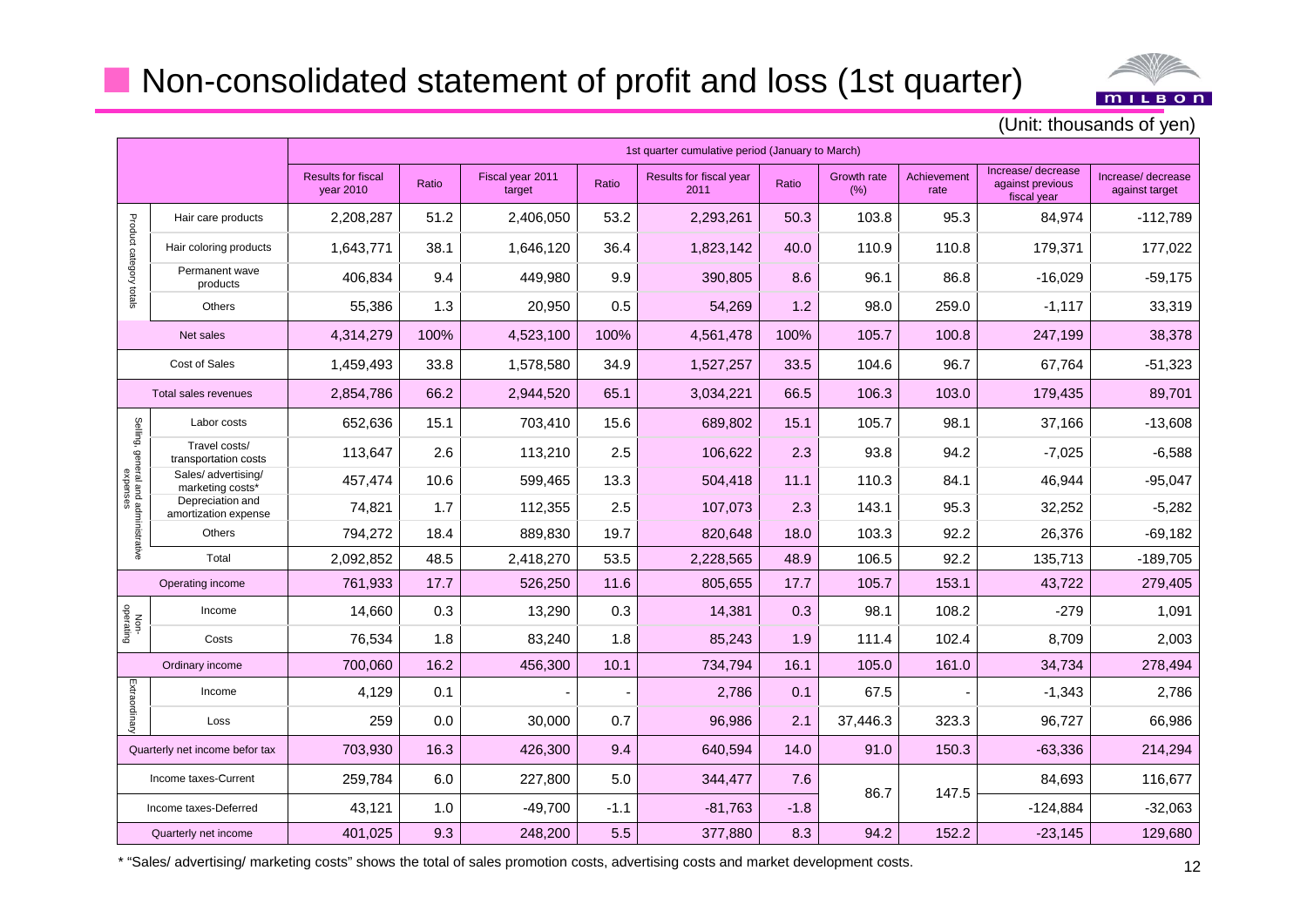### ■ Non-Consolidated Trends in the Proportions of New Products and R&D Costs in Total Sales



(Unit: thousands of yen)

|                            | Perm products | Hair care<br>products | Color products | <b>Others</b> | <b>Total</b> | <b>New</b><br>product<br>ratio | <b>Test research</b><br>costs | Ratio of test<br>research<br>costs | <b>Comments</b>                                                                                                                              |
|----------------------------|---------------|-----------------------|----------------|---------------|--------------|--------------------------------|-------------------------------|------------------------------------|----------------------------------------------------------------------------------------------------------------------------------------------|
| Fiscal year 2007           | 129,446       | 259,884               | 3,247,352      |               | 3,636,683    | 19.6%                          | 573,268                       | 3.3%                               | Ordeve<br>Prejume (perm/ floss/ wax)                                                                                                         |
| Fiscal year 2008           | 678,564       | 1,897,975             | 996,019        |               | 3,572,559    | 18.4%                          | 667,886                       |                                    | Deesse's Linkage HY<br>Liscio Knoteur/Liseinter<br>3.6% Inphenom/Prejume Drop<br>Prejume Milk<br>2 color support products                    |
| Fiscal year 2009           | 270,216       | 2,323,359             | 507,233        |               | 3,100,806    | 15.4%                          | 766,493                       | 4.0%                               | Deesse's Neu/ Aujua<br>Liscio Knoteur SH/Farglan<br>Prejume Luvento<br>Prejume CMC Wave<br>Inphenom Daily Care<br>Color remover/Ajit Control |
| Fiscal year 2010           | 504,829       | 1,664,063             | 178,555        | 16,797        | 2,364,246    | 11.5%                          | 838,005                       | 4.3%                               | Qufra<br>Deesse's Aprou<br>Melenate<br>Liscio Glanfe<br>Aujua/Lifume<br>Additional colors for Ordeve                                         |
| January to<br>March, 2011  | 627,089       | 110,315               |                |               | 737,404      | 15.3%                          | 216,980                       |                                    | Deesse's Neu due<br>4.8% Deesse's Linkage-µ (mu)<br>Additional colors for Ordeve<br>Fierli<br>Resia                                          |
| Fiscal year 2011<br>target | 2,930,000     | 1,180,000             | 10,000         |               | 4,120,000    | 19.3%                          | 883,000                       | 4.4%                               | Ordeve Beaute (grey)<br>Deesse's Shine Treatment<br>Aujua Aging Spa                                                                          |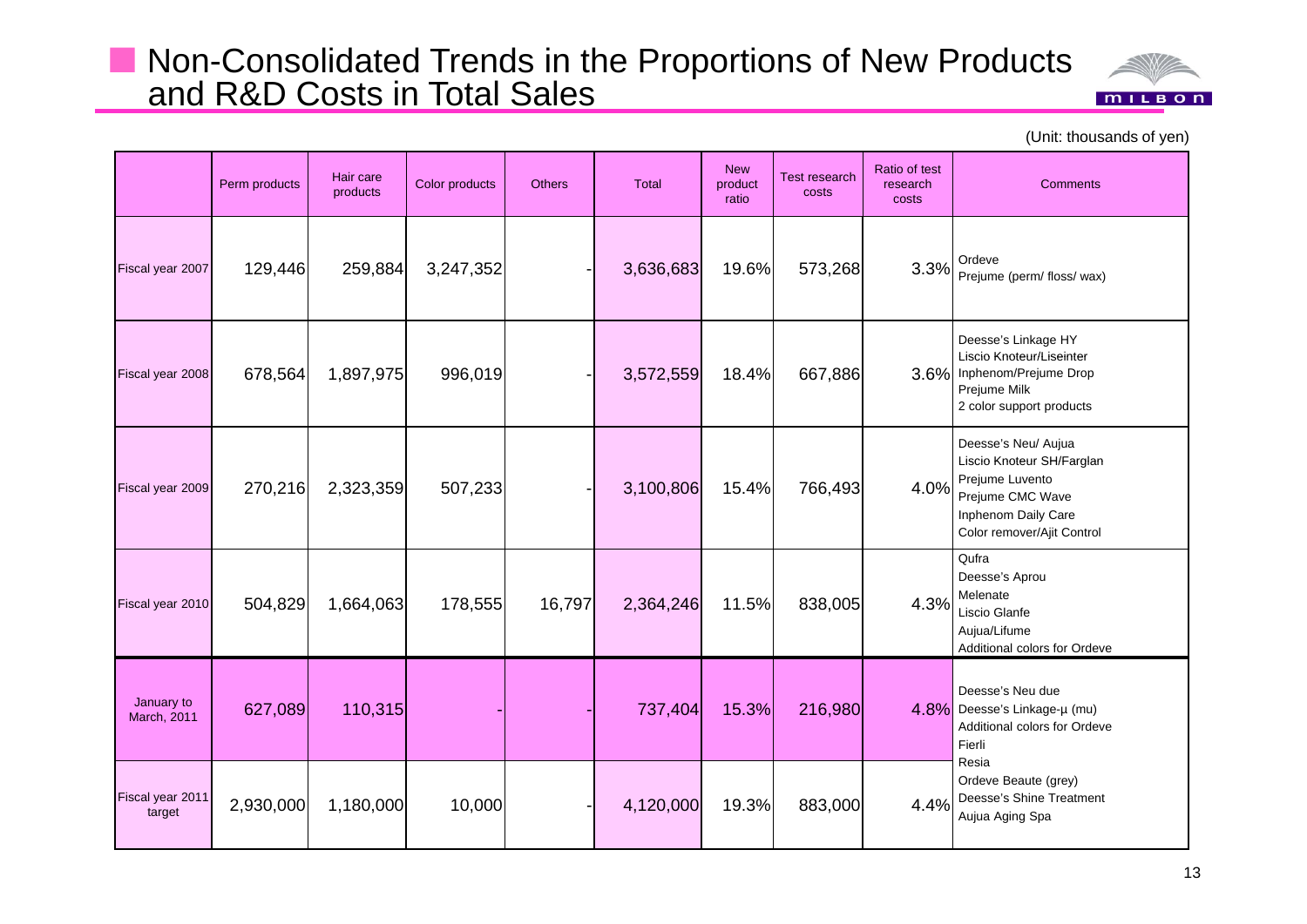#### **Thends in Market Related Data, Milbon Salons and Field** Persons



|                                                     | Fiscal year<br>2006 | Fiscal year<br>2007 | <b>Fiscal year</b><br>2008 | <b>Fiscal year</b><br>2009 | Fiscal year<br>2010 | Fiscal year<br>2011 | <b>Comments</b>                                                                                                                                                                                        |  |
|-----------------------------------------------------|---------------------|---------------------|----------------------------|----------------------------|---------------------|---------------------|--------------------------------------------------------------------------------------------------------------------------------------------------------------------------------------------------------|--|
| Number of beauty salons (salons)                    | 217,769             | 219,573             | 221,394                    | 223,645                    |                     |                     | Ministry of Health, Labor and Welfare<br>Public Health Administration Report                                                                                                                           |  |
| Number of beauty therapists (people)                | 431,685             | 435,275             | 443,944                    | 453,371                    |                     |                     | Number of beauty salon facilities/ number of employees (year-<br>end)                                                                                                                                  |  |
| Beauty customer population<br>(thousands of people) | 41,646              | 40,519              | 40,119                     | 39,720                     | ,732                |                     | National Census Report Population Statistics, Statistics Bureau,<br>Ministry of Internal Affairs and Communications<br>Estimated population of females aged 15 to 64 years of age<br>(as of October 1) |  |

\* The standard for the 2010 beauty population has been revised due to the preliminary statistics from the 2010 national population census. (The age-specific results of retroactive adjustments have not been announced publicly so the beauty population figures for 2009 and earlier have not been revised.)

#### **Milbon salon trends**\_\_\_\_

|                     | MIIDON SAION trends                   |                            |                            |                            |                            |                            | (As of February 20)        |
|---------------------|---------------------------------------|----------------------------|----------------------------|----------------------------|----------------------------|----------------------------|----------------------------|
|                     |                                       | <b>Fiscal year</b><br>2006 | <b>Fiscal year</b><br>2007 | <b>Fiscal year</b><br>2008 | <b>Fiscal year</b><br>2009 | <b>Fiscal year</b><br>2010 | <b>Fiscal year</b><br>2011 |
|                     | Milbon salons (salons)                | 2,439                      | 2,404                      | 2,210                      | 2,657                      | 2,784                      | 2,790                      |
| <b>Tokyo Branch</b> | Sales per salon<br>(thousands of yen) | 1,937                      | 1,999                      | 2,160                      | 2,170                      | 2,254                      |                            |
| Nagoya              | Milbon salons (salons)                | 1,452                      | 1,505                      | 1,368                      | 1,558                      | 1,643                      | 1,631                      |
| <b>Branch</b>       | Sales per salon<br>(thousands of yen) | 1,711                      | 1,706                      | 1,848                      | 1,559                      | 1,858                      |                            |
|                     | Milbon salons (salons)                | 2,769                      | 2,416                      | 2,312                      | 2,616                      | 2,464                      | 2,533                      |
| Osaka Branch        | Sales per salon<br>(thousands of yen) | 1,784                      | 1,908                      | 2,013                      | 2,040                      | 2,158                      |                            |
| Fukuoka             | Milbon salons (salons)                |                            | 435                        | 431                        | 552                        | 680                        | 586                        |
| <b>Branch</b>       | Sales per salon<br>(thousands of yen) |                            | 1,572                      | 1,564                      | 1,538                      | 1,671                      |                            |
|                     | Milbon salons (salons)                | 6,660                      | 6,760                      | 6,321                      | 7,383                      | 7,571                      | 7540                       |
| Total               | Sales per salon<br>(thousands of yen) | 1,824                      | 1,872                      | 1,997                      | 1,947                      | 2,088                      |                            |



#### **Trend in field persons**

(as of March 20)

|                                     | <b>Fiscal year</b><br>2006 | <b>Fiscal year</b><br>2007 | <b>Fiscal year</b><br>2008 | <b>Fiscal year</b><br>2009 | <b>Fiscal year</b><br>2010 | Fiscal year<br>2011       |
|-------------------------------------|----------------------------|----------------------------|----------------------------|----------------------------|----------------------------|---------------------------|
| Field persons (people)              | 180                        | 197                        | 202                        | 206                        | 224                        | 14 people<br>scheduled to |
| Sales per person (thousands of yen) | 95,689                     | 89,475                     | 90.705                     | 91,971                     | 92,022                     | enter the<br>company      |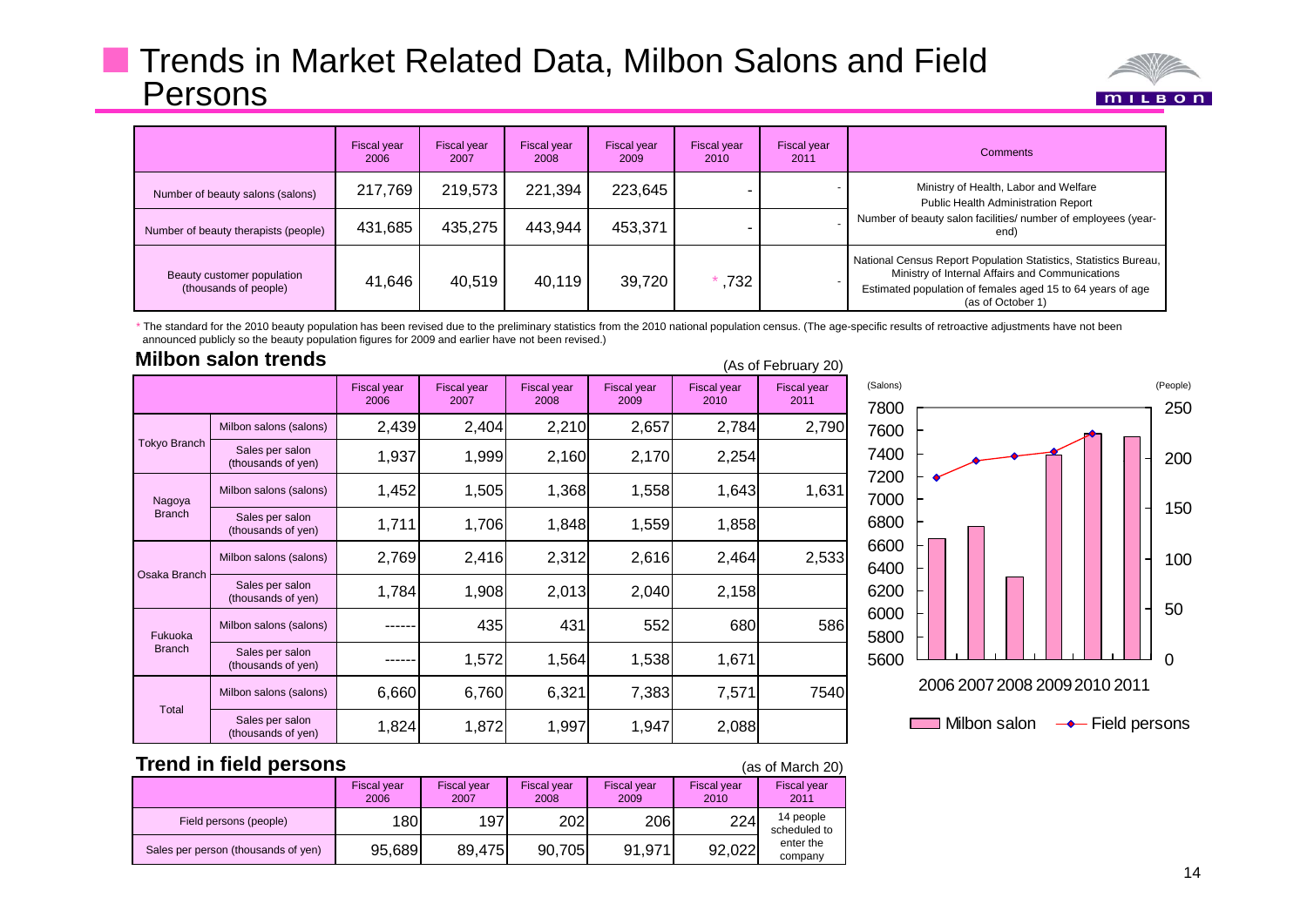# Subsidiarysituation (1st quarter)



## **N** United States MILBON USA, INC.

|              |                         |                                   | Amount        | Increase                          | Growth                                        | Achievem    |                    |  |
|--------------|-------------------------|-----------------------------------|---------------|-----------------------------------|-----------------------------------------------|-------------|--------------------|--|
|              | Unit                    | <b>Results for fiscal</b><br>year | <b>Target</b> | Results in<br>current fiscal year | (decrease)<br>against previous<br>fiscal year | rate $(\%)$ | ent rate<br>$(\%)$ |  |
|              | Thousands<br>of dollars | 995                               | 966           | 975                               | $-20$                                         | 97.9        | 100.9              |  |
| <b>Sales</b> | Thousands<br>of yen     | 89,429                            | 77,280        | 80,592                            | $-8,837$                                      | 90.1        | 104.3              |  |

 Sales proceeded as planned because salon treatment products, a new category in the North American market, performed well and sales of Liscio, the core straight perm product, showed signs of ceasing to fall.

- Sales overall are estimated to have decreased slightly because hair care products (shampoo and treatments), which provide a high proportion of sales, continue to face a serious challenge.
- The company plans to improve the profit ratio by implementing distribution cost cutting measures this term.

|                    | <b>Unit</b>             | <b>Results for</b><br>fiscal year | Results in current<br>fiscal year | Growth rate<br>(% ) | Number of<br>salons |
|--------------------|-------------------------|-----------------------------------|-----------------------------------|---------------------|---------------------|
|                    | Thousands of<br>dollars | 700                               | 667                               | 95.2                |                     |
| Hair care products | Thousands of<br>yen     | 62,906                            | 55,128                            | 87.6                | 930                 |
| Hair coloring      | Thousands of<br>dollars | 50                                | 78                                | 153.4               |                     |
| products           | Thousands of<br>ven     | 4,569                             | 6,447                             | 141.1               | 179                 |
| Permanent wave     | Thousands of<br>dollars | 222                               | 215                               | 96.7                |                     |
| products           | Thousands of<br>yen     | 19,970                            | 17,772                            | 89.0                | 456                 |

 $(As of December 2010)$ 

|     | (As of December 2010) |                                    |
|-----|-----------------------|------------------------------------|
| e   | Number of<br>salons   | Established: March 2004            |
| 5.2 |                       | * Operations launched in July 2004 |
| 7.6 | 930                   | Number of employees: 13            |
| 3.4 |                       | (FP employees): 8                  |
| 1.1 | 179                   | Number of handling outlets:        |
| 6.7 |                       | 1,164                              |
|     |                       |                                    |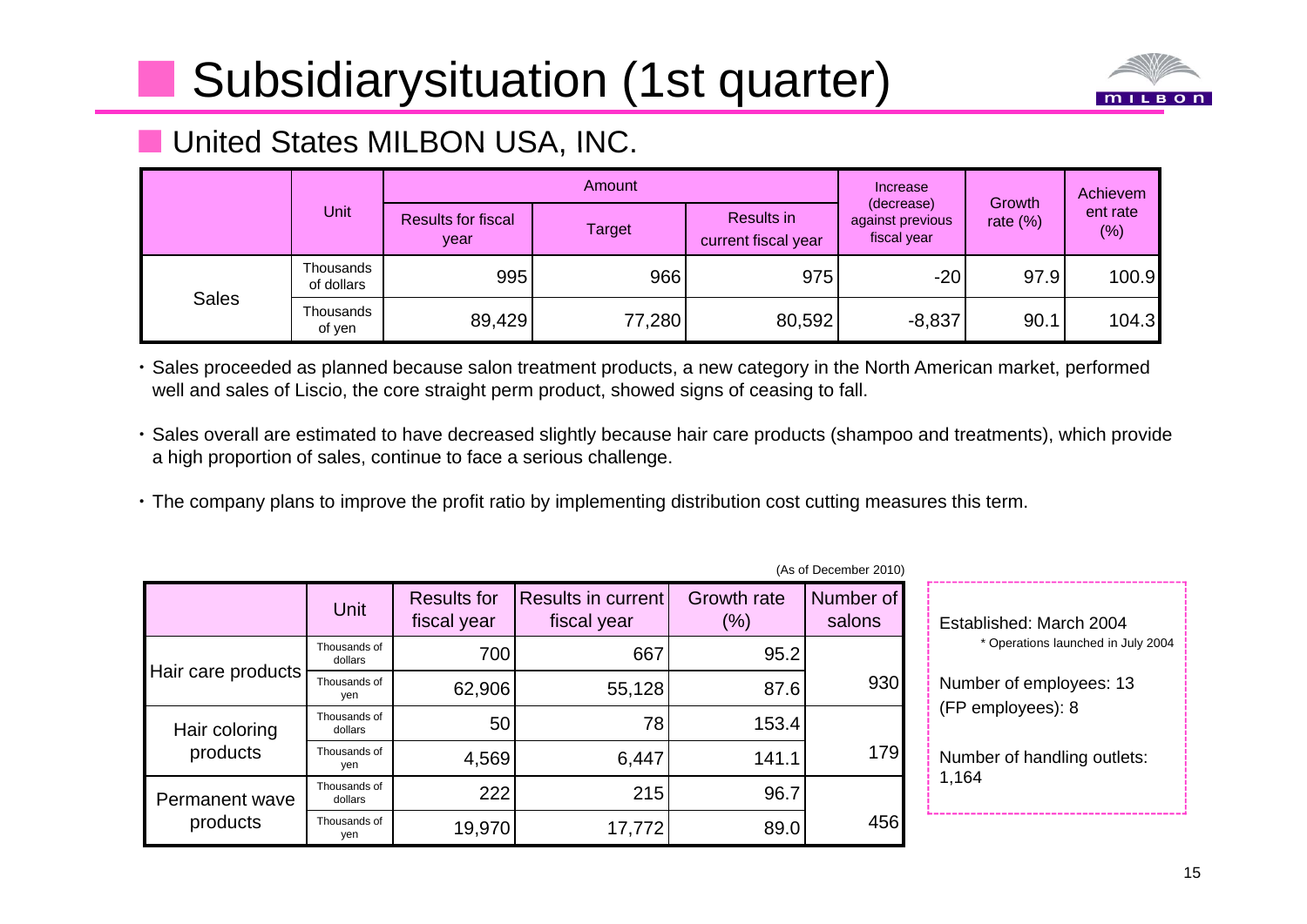# Subsidiarysituation (1st quarter)



## ■ China Milbon Trading (Shanghai) Co., Ltd.

|              | Unit                 |                                   | Amount        | Increase                          | Growth                                        | Achievem    |                 |
|--------------|----------------------|-----------------------------------|---------------|-----------------------------------|-----------------------------------------------|-------------|-----------------|
|              |                      | <b>Results for fiscal</b><br>year | <b>Target</b> | Results in<br>current fiscal year | (decrease)<br>against previous<br>fiscal year | rate $(\%)$ | ent rate<br>(%) |
| <b>Sales</b> | Thousands<br>of yuan | 916                               | ,606          | 2,033                             | 1,116                                         | 221.9       | 126.6           |
|              | Thousands<br>of yen  | 12,093                            | 20,878        | 25,080                            | 12,986                                        | 207.4       | 120.1           |

 Customers perceived the differentiation of Milbon from existing manufacturers and the new development of Milbon producthandling salons progressed as planned due to the deployment of sales activities focused on top salons that have acquired wealthy customers in the east China region (Shanghai City, Jiangsu and Zhejiang) and the south China region (Guangdong, Fukien).

 Against the backdrop of Japanese hair styles being fashionable among Chinese women, who are sensitive to trends, Japanese-transmitted beauty techniques and products are evaluated highly by the Chinese salons that lead fashion. As a result, requests for educational activities such as technique workshops, etc., is increasing and sales of hair coloring products and permanent wave products are expanding.

 $(A - I)$   $B - I$ 

|                            | (AS OF December 2010) |                                   |                                          |                              |                     |  |  |  |  |
|----------------------------|-----------------------|-----------------------------------|------------------------------------------|------------------------------|---------------------|--|--|--|--|
|                            | <b>Unit</b>           | <b>Results for</b><br>fiscal year | <b>Results in current</b><br>fiscal year | <b>Growth rate</b><br>$(\%)$ | Number of<br>salons |  |  |  |  |
|                            | Thousands of<br>yuan  | 506                               | 867                                      | 171.2                        |                     |  |  |  |  |
| Hair care products         | Thousands of<br>yen   | 6,685                             | 10,697                                   | 160.0                        | 157                 |  |  |  |  |
| Hair coloring<br>products  | Thousands of<br>yuan  | 409                               | 982                                      | 239.7                        |                     |  |  |  |  |
|                            | Thousands of<br>yen   | 5,407                             | 12,115                                   | 224.1                        | 140                 |  |  |  |  |
| Permanent wave<br>products | Thousands of<br>yuan  |                                   | 183                                      |                              |                     |  |  |  |  |
|                            | Thousands of<br>yen   |                                   | 2,267                                    |                              | 114                 |  |  |  |  |

|     | (As of December 2010) |                                               |
|-----|-----------------------|-----------------------------------------------|
| e   | Number of<br>salons   | Established: November 2007                    |
| 1.2 |                       | * Operations launched in February 2009        |
| 0.0 | 157                   | Number of employees: 15<br>(FP employees): 11 |
| 9.7 |                       |                                               |
| 4.1 | 140                   | Number of handling outlets:<br>285            |
|     |                       |                                               |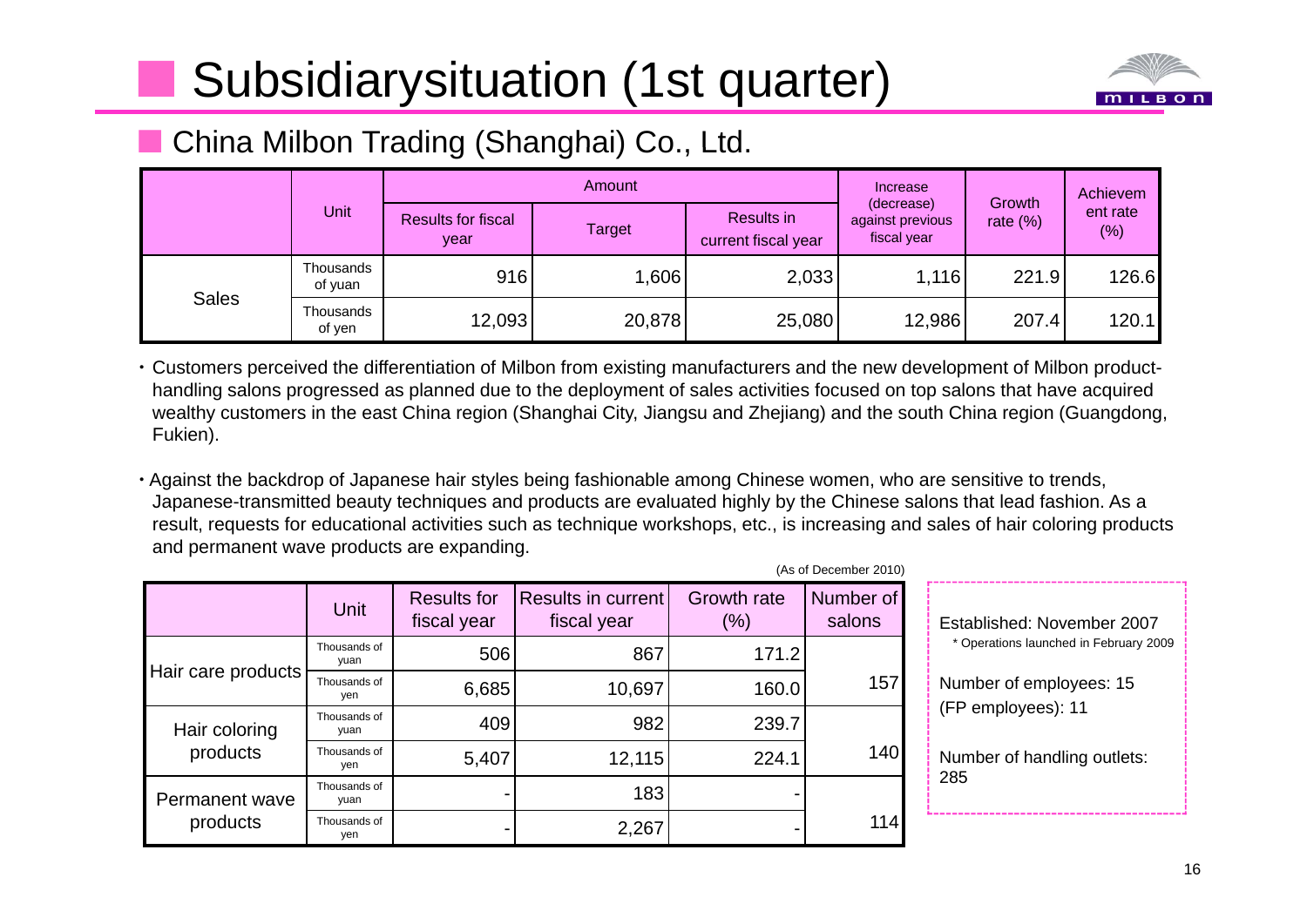# Subsidiarysituation (1st quarter)



## ■ South Korea Milbon Korea Co., Ltd.

|              |                     |                                   | Amount                                                                                | Increase<br>(decrease) | Growth  | Achievem |                 |
|--------------|---------------------|-----------------------------------|---------------------------------------------------------------------------------------|------------------------|---------|----------|-----------------|
|              | Unit                | <b>Results for fiscal</b><br>year | Results in<br>against previous<br><b>Target</b><br>fiscal year<br>current fiscal year |                        |         |          | ent rate<br>(%) |
| <b>Sales</b> | Thousands<br>of won | 120,709                           | 862,000                                                                               | 969,210                | 848,500 | 802.9    | 112.4           |
|              | Thousands<br>of yen | 9,103                             | 64,650                                                                                | 70,145                 | 61,041  | 770.5    | 108.5           |

 Sales performed well because the company promoted the new introduction of hair care products centered on salon treatment products at salons that have introduced hair coloring products captured with positive educational support activities for target salons.

• The company is focusing on brushing away its image as a hair coloring product manufacturer by strengthening activities to develop new permanent wave product-handling salons among those that already handle hair color and hair care products. The company aims to establish a position as a general manufacturer in the Korean market in the future.

|                            | $(7.00)$ or Begobilities Eq. (9) |                                   |                                   |                           |                     |                                  |  |  |  |
|----------------------------|----------------------------------|-----------------------------------|-----------------------------------|---------------------------|---------------------|----------------------------------|--|--|--|
|                            | Unit                             | <b>Results for</b><br>fiscal year | Results in current<br>fiscal year | <b>Growth rate</b><br>(%) | Number of<br>salons | Established: July                |  |  |  |
| Hair care products         | Thousands of<br>won              | 37,003                            | 285,122                           | 770.5                     |                     | * Operations launched            |  |  |  |
|                            | Thousands of<br>yen              | 2,790                             | 20,635                            | 739.4                     | $*589$              | Number of employ                 |  |  |  |
| Hair coloring<br>products  | Thousands of<br>won              | 83,705                            | 637,879                           | 762.1                     |                     | (FP employees): 7                |  |  |  |
|                            | Thousands of<br>yen              | 6,313                             | 46,165                            | 731.3                     | $*1,128$            | Number of handlin                |  |  |  |
| Permanent wave<br>products | Thousands of<br>won              |                                   | 41,816                            |                           |                     | 4,946<br>Including sales agents. |  |  |  |
|                            | Thousands of<br>yen              |                                   | 3,026                             |                           | $*186$              |                                  |  |  |  |

 $(Arot Docombar 2010)$ 

|     | (As of December 2010) |                                        |
|-----|-----------------------|----------------------------------------|
| e   | Number of<br>salons   | Established: July 2009                 |
| 0.5 |                       | * Operations launched in December 2009 |
| 9.4 | 589                   | Number of employees: 12                |
| 2.1 |                       | (FP employees): 7                      |
| 1.3 | $*1,128$              | Number of handling outlets:<br>4,946   |
|     |                       | * Including sales agents.              |
|     | * * ^ ^               |                                        |

\* The number of Milbon product-handling salons in the Korean market is surveyed once a year in consultation with our local distributor so the figures have not been updated this time.  $17$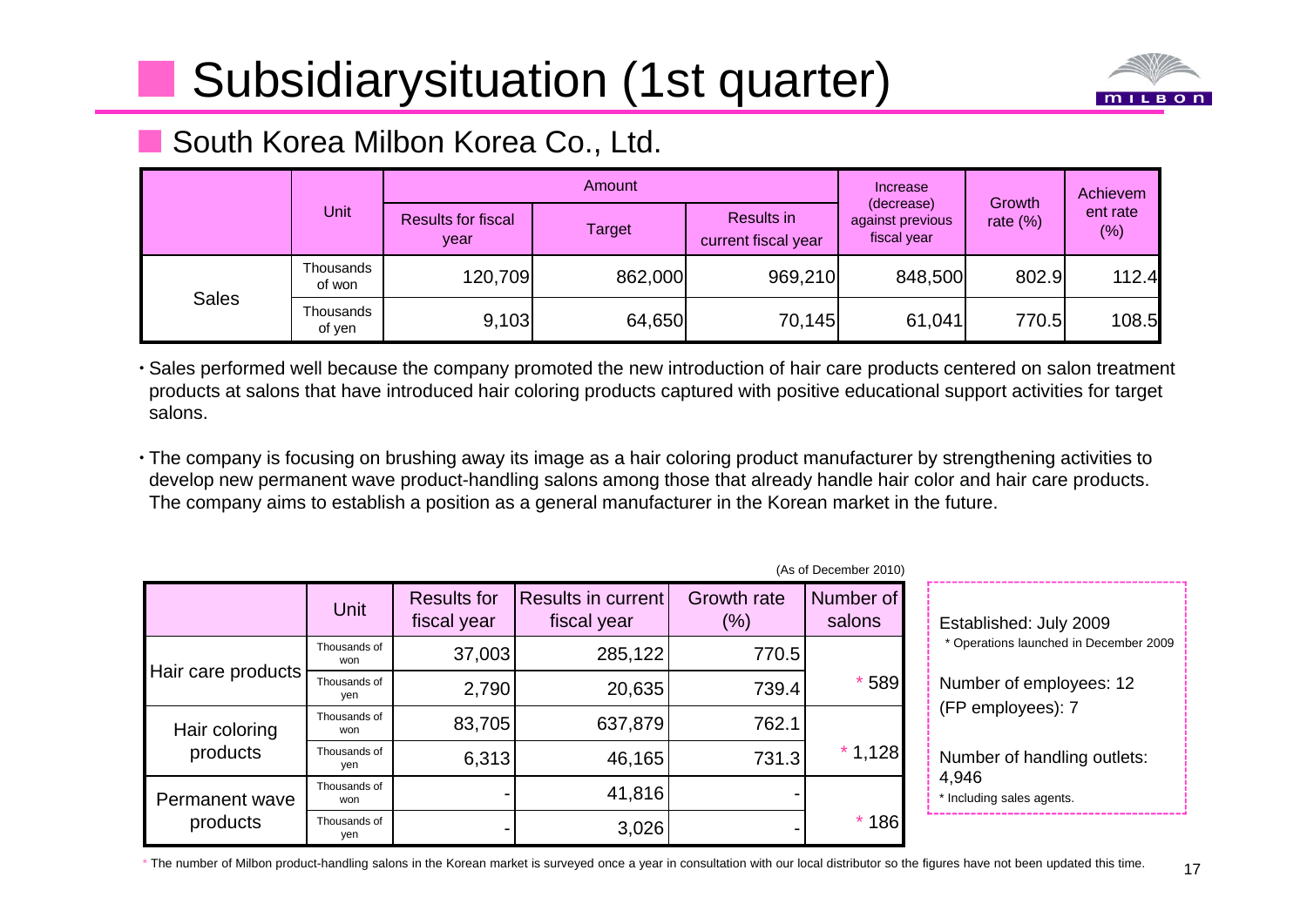# Reference materials:Hair Cosmetic ShippingStatistics (Milbon non-consolidated)

■



Fiscal year 2010 (January to March) Fiscal year 2011 (January to March) Growth rate Comments Shampoo | 351,082 393,999 112.2 % Deesse's Neu due Rinse76,050 64,177 84.4 % Inphenom Hair tonicc | 60,390 | 57,235 | 94.8 % Deesse's Lifa | 57,235 | 94.8 % | AGN **Treatment** 1,136,895  $\begin{vmatrix} 1,347,554 \end{vmatrix}$  118.5 % Deesse's Linkage-µ (mu) Hair creamm | 2,141 | 1,797 | 83.9 % Hair conditioner 498,436 363,499 72.9 % Prejume Deesse's Aprou, Qufra Hair spray 212,404 200,990 94.6 % Nigelle Lafusion<br>Prejume, Qufra Hair coloring products **1,742,445** 1,931,252 110.8 % Ordeve Liseinter, Farglan Permanent 430 777413,609 96.0 % Liscio Knoteur<br>Prejume, Live Noble **Others**  58324 57,066 97.8 % Rod, roller, iron Sales rebates $-254.669$   $-269.704$  105.9 % **Total** 4,314,279 4,561,478 105.7 %

(Unit: thousands of yen)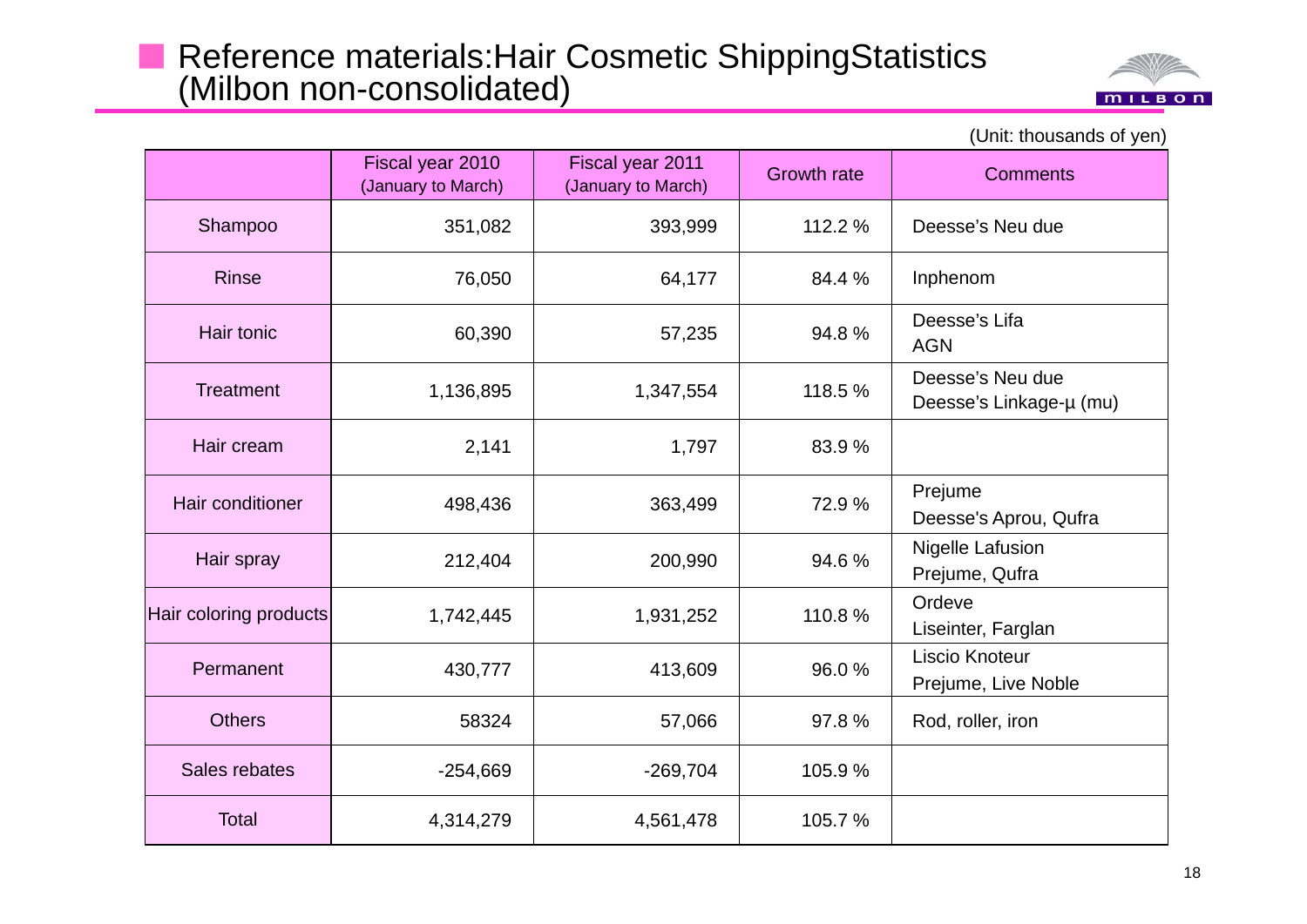

19

## **Reference Materials: Hair Cosmetic Shipping Statistics**

(Unit: million yen)

|                                 |                                | January        | February     | March             | April     | May          | June      | July            | August     | September       | October        | <b>November</b> | December        | <b>Total</b>  | Growth rate |
|---------------------------------|--------------------------------|----------------|--------------|-------------------|-----------|--------------|-----------|-----------------|------------|-----------------|----------------|-----------------|-----------------|---------------|-------------|
|                                 | Fiscal year 2009               | 6,942          | 7.660        | 9,168             | 8,754     | 8.472        | 10.403    | 9,253           | 8,357      | 8.830           | 8,832          | 8,050           | 9,807           | 104,528       |             |
| Shampoo                         | Fiscal year 2010               | 7,033          | 6,841        | 8,792             | 8,688     | 8,569        | 9,248     | 11,382          | 9,040      | 8,372           | 8,290          | 9,311           | 9,533           | 105,099       | 100.5%      |
|                                 | Difference                     | 91             | $-819$       | $-376$            | -66       | 97           | $-1,155$  | 2,129           | 683        | -458            | -542           | 1,261           | $-274$          | 571           |             |
|                                 | Fiscal year 2009               | 2,229          | 2,269        | 3,075             | 2,585     | 2,392        | 3,009     | 2,879           | 2,360      | 2,683           | 2,584          | 2,031           | 2,561           | 30,657        |             |
| Rinse                           | Fiscal year 2010               | 2,343          | 2,024        | 2,273             | 2,487     | 2,488        | 2,553     | 2,643           | 2,698      | 2,339           | 2,357          | 2,346           | 2,607           | 29,158        | 95.1%       |
|                                 | Difference                     | 114            | $-245$       | $-802$            | -98       | 96           | -456      | $-236$          | 338        | $-344$          | $-227$         | 315             | 46              | $-1,499$      |             |
|                                 | Fiscal year 2009               | 1,155          | 1,170        | 1,526             | 1,397     | 1,390        | 1,548     | 1,694           | 1,509      | 1,503           | 1,381          | 1,471           | 1,586           | 17,330        |             |
| Hair tonic                      | Fiscal year 2010               | 1,098          | 1,346        | 1,380             | 1,359     | 1,339        | 1,644     | 1,404           | 1,427      | 1,512           | 1,516          | 1,574           | 1,536           | 17,135        | 98.9%       |
|                                 | Difference                     | $-57$          | 176          | $-146$            | $-38$     | $-51$        | 96        | $-290$          | $-82$      | 9               | 135            | 103             | $-50$           | $-195$        |             |
|                                 | Fiscal year 2009               | 5,037          | 5,797        | 6.724             | 6.410     | 5.733        | 7,285     | 5.844           | 6.097      | 6.720           | 6,592          | 6,508           | 7.644           | 76,391        |             |
| Hair treatment                  | Fiscal year 2010               | 5,193          | 5,340        | 7,827             | 6,846     | 6,266        | 7,158     | 7,303           | 6,704      | 6,855           | 6,804          | 7,549           | 7,712           | 81,557        | 106.8%      |
|                                 | Difference                     | 156            | $-457$       | 1,103             | 436       | 533          | $-127$    | 1,459           | 607        | 135             | 212            | 1,041           | 68              | 5,166         |             |
| Pomade, cheek, hair cream       | Fiscal year 2009               | 1,249          | 1,260        | 1,360             | 1,384     | 1,144        | 1,496     | 1,718           | 1,384      | 1,376           | 1,376          | 1,257           | 1,438           | 16,442        |             |
| perfume oils                    | Fiscal year 2010               | 1,009          | 1,132        | 1,180             | 1,450     | 1,109        | 1,402     | 1,328           | 1,233      | 1,441           | 1,249          | 1,290           | 1,411           | 15,234        | 92.7%       |
|                                 | Difference                     | $-240$         | $-128$       | $-180$            | 66        | $-35$        | $-94$     | $-390$          | $-151$     | 65              | $-127$         | 33              | $-27$           | $-1,208$      |             |
| Liquid/ foam hair               | Fiscal year 2009               | 1,075          | 1,446        | 1,520             | 1,508     | 1.171        | 1,341     | 1,321           | 1,275      | 1,270           | 1,274          | 1,177           | 1,479           | 15,857        |             |
| conditioners                    | Fiscal year 2010<br>Difference | 1,048<br>$-27$ | 1,981<br>535 | 1,520<br>$\Omega$ | 1,562     | 1,159        | 1,431     | 1,186           | 1,573      | 1,152           | 1,204<br>$-70$ | 1,212           | 1,378           | 16,406        | 103.5%      |
|                                 | Fiscal year 2009               | 454            | 532          | 584               | 54<br>607 | $-12$<br>537 | 90<br>753 | $-135$<br>1,434 | 298<br>938 | $-118$<br>1,371 | 959            | 35<br>842       | $-101$<br>1,059 | 549<br>10,070 |             |
| Set lotion                      | Fiscal year 2010               | 943            | 697          | 651               | 875       | 773          | 867       | 1,170           | 792        | 767             | 804            | 867             | 947             | 10,153        | 100.8%      |
|                                 | Difference                     | 489            | 165          | 67                | 268       | 236          | 114       | $-264$          | $-146$     | $-604$          | $-155$         | 25              | $-112$          | 83            |             |
|                                 | Fiscal year 2009               | 1,463          | 1.661        | 2,149             | 2,043     | 1,884        | 2,029     | 2,082           | 1,984      | 2.154           | 1,750          | 2,146           | 2,329           | 23,674        |             |
| Hair spray                      | Fiscal year 2010               | 1,258          | 1,607        | 1,990             | 1,777     | 1,659        | 2,168     | 1,927           | 1,769      | 2,167           | 1,843          | 2,098           | 2,190           | 22,453        | 94.8%       |
|                                 | Difference                     | $-205$         | $-54$        | $-159$            | $-266$    | $-225$       | 139       | $-155$          | $-215$     | 13              | 93             | $-48$           | $-139$          | $-1,221$      |             |
|                                 | Fiscal year 2009               | 5,660          | 6,964        | 9,180             | 8,901     | 6,789        | 7,899     | 8,395           | 8,090      | 9,610           | 8,617          | 7,721           | 10,429          | 98,255        |             |
| Hair dyes                       | Fiscal year 2010               | 5,985          | 7,591        | 9,701             | 9.140     | 7,346        | 8,586     | 8,562           | 7,819      | 8,569           | 7,862          | 8,158           | 10,026          | 99,345        | 101.1%      |
|                                 | Difference                     | 325            | 627          | 521               | 239       | 557          | 687       | 167             | $-271$     | -1,041          | $-755$         | 437             | -403            | 1,090         |             |
|                                 | Fiscal year 2009               | 989            | 1,090        | 1,391             | 1,327     | 1,212        | 1,940     | 1,496           | 1,142      | 1,200           | 1,123          | 1,173           | 1,336           | 15,419        |             |
| Other hair cosmetics            | Fiscal year 2010               | 1,029          | 989          | 1,486             | 1,231     | 1,421        | 1,636     | 1,470           | 1,118      | 1,235           | 1,102          | 1,186           | 1,337           | 15,240        | 98.8%       |
|                                 | Difference                     | 40             | $-101$       | 95                | $-96$     | 209          | $-304$    | $-26$           | -24        | 35              | $-21$          | 13              |                 | $-179$        |             |
|                                 | Fiscal year 2009               | 26,253         | 29,850       | 36,677            | 34,916    | 30,725       | 37,703    | 36,117          | 33,138     | 36,718          | 34,489         | 32,375          | 39,667          | 408,628       |             |
| Total hair cosmetic<br>products | Fiscal year 2010               | 26,937         | 29,547       | 36,801            | 35,414    | 32,128       | 36,692    | 38,373          | 34,172     | 34,409          | 33,030         | 35,591          | 38,678          | 411.772       | 100.8%      |
|                                 | Difference                     | 684            | $-303$       | 124               | 498       | 1,403        | $-1,011$  | 2,256           | 1,034      | $-2,309$        | $-1,459$       | 3,216           | $-989$          | 3,144         |             |

Reference material: Monthly report on chemical industry statistics (Research and Statistics Department, Economic and Industrial Policy Bureau, Ministry of Economy, Trade and Industry)